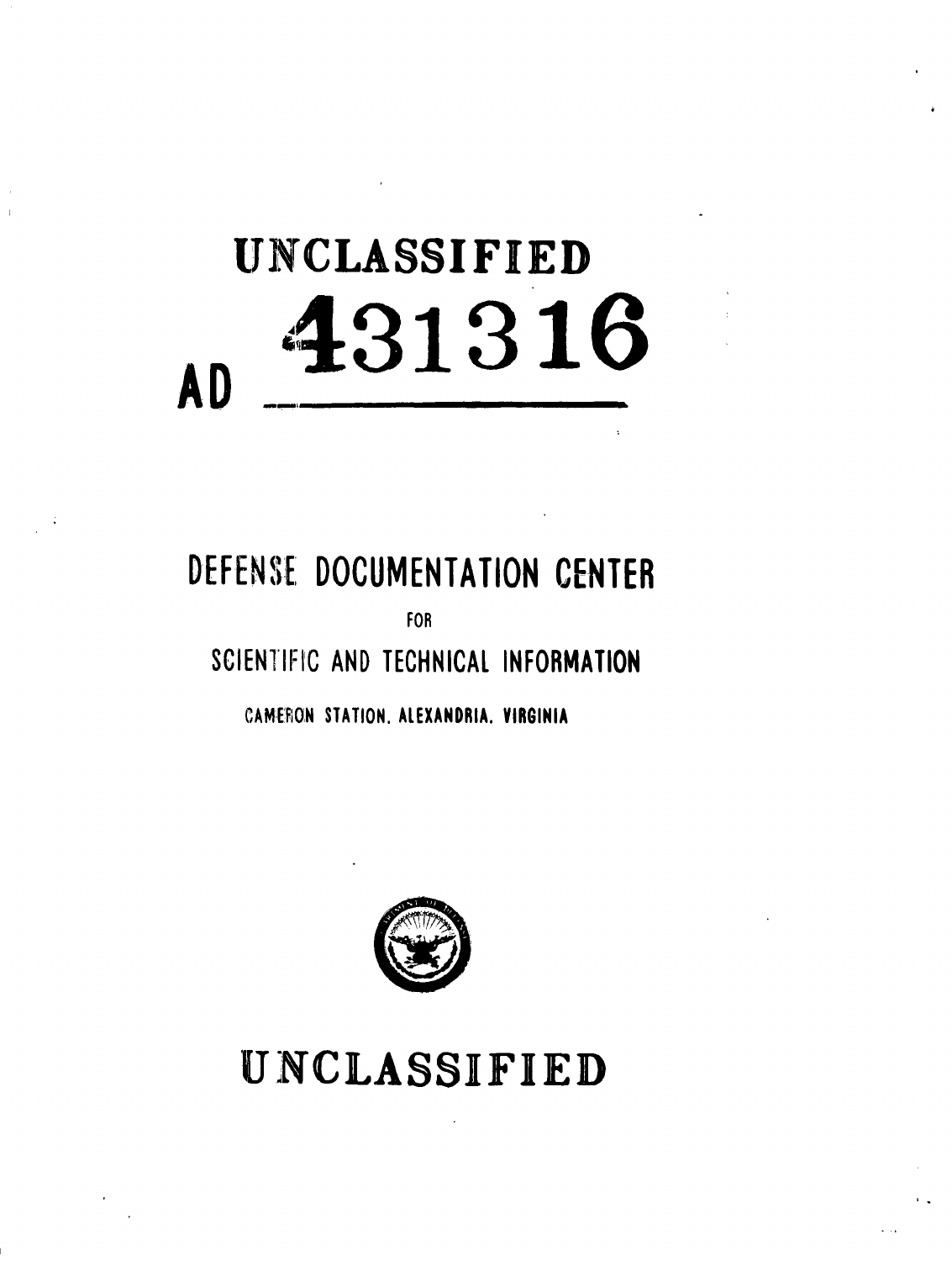NOTICE: When government or other drawings, specifications or other data are **used** for any purpose other than in connection with a definitely related government procurement operation, the **U. S.** Government thereby incurs no responsibility, nor any obligation whatsoever; and the fact that the Government may have formulated, furnished, or in **anmy** *way* supplied the said drawings, specifications, or other data **Is** not to be regarded **by** implication or otherwise as in any manner licensing the holder or **any** other person or corporation, or conveying any **ridhts** or **permission** to manufacture, use or **sell any** patented invention that **my** in *any* **way be related** thereto.

 $\prime$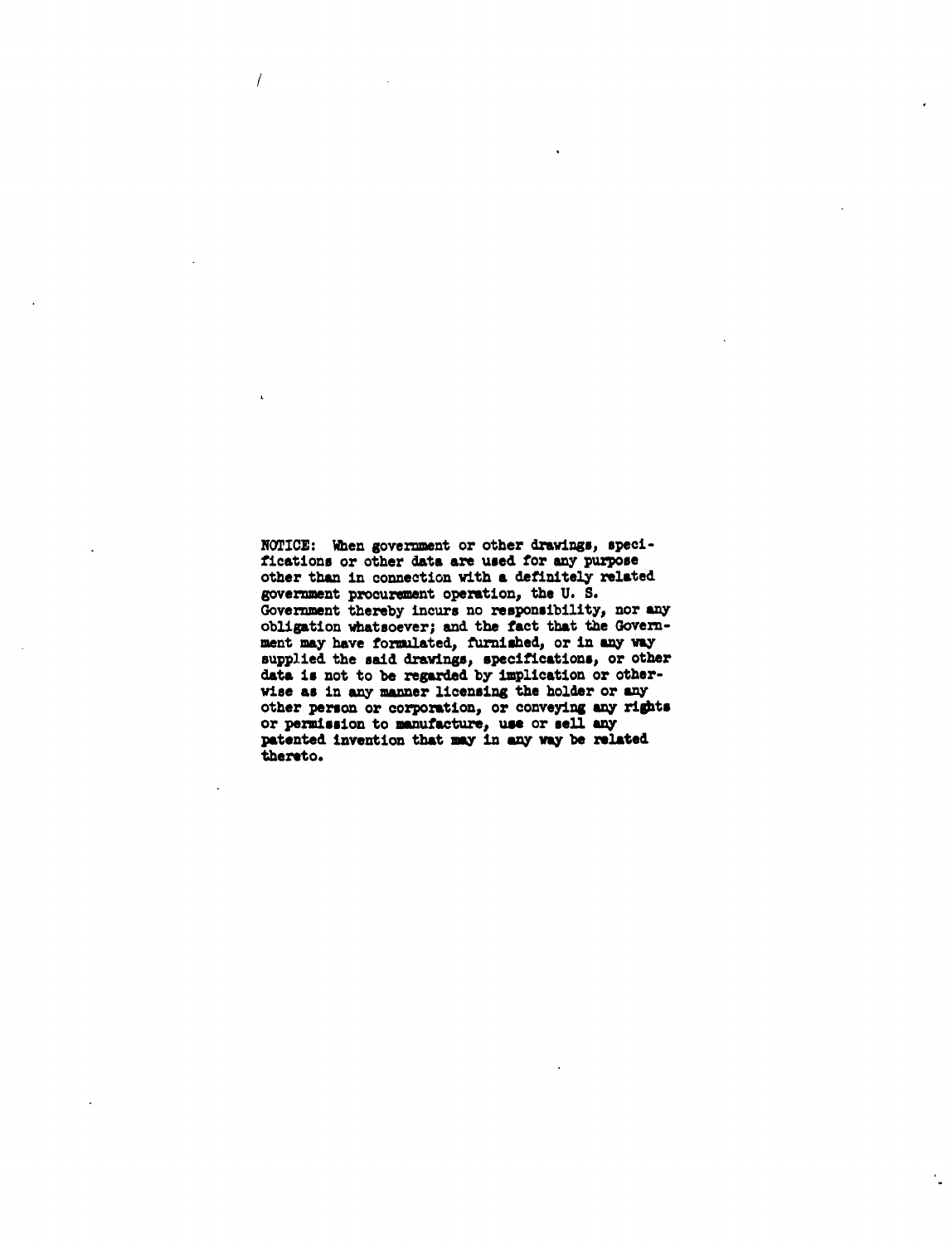REPORT 431

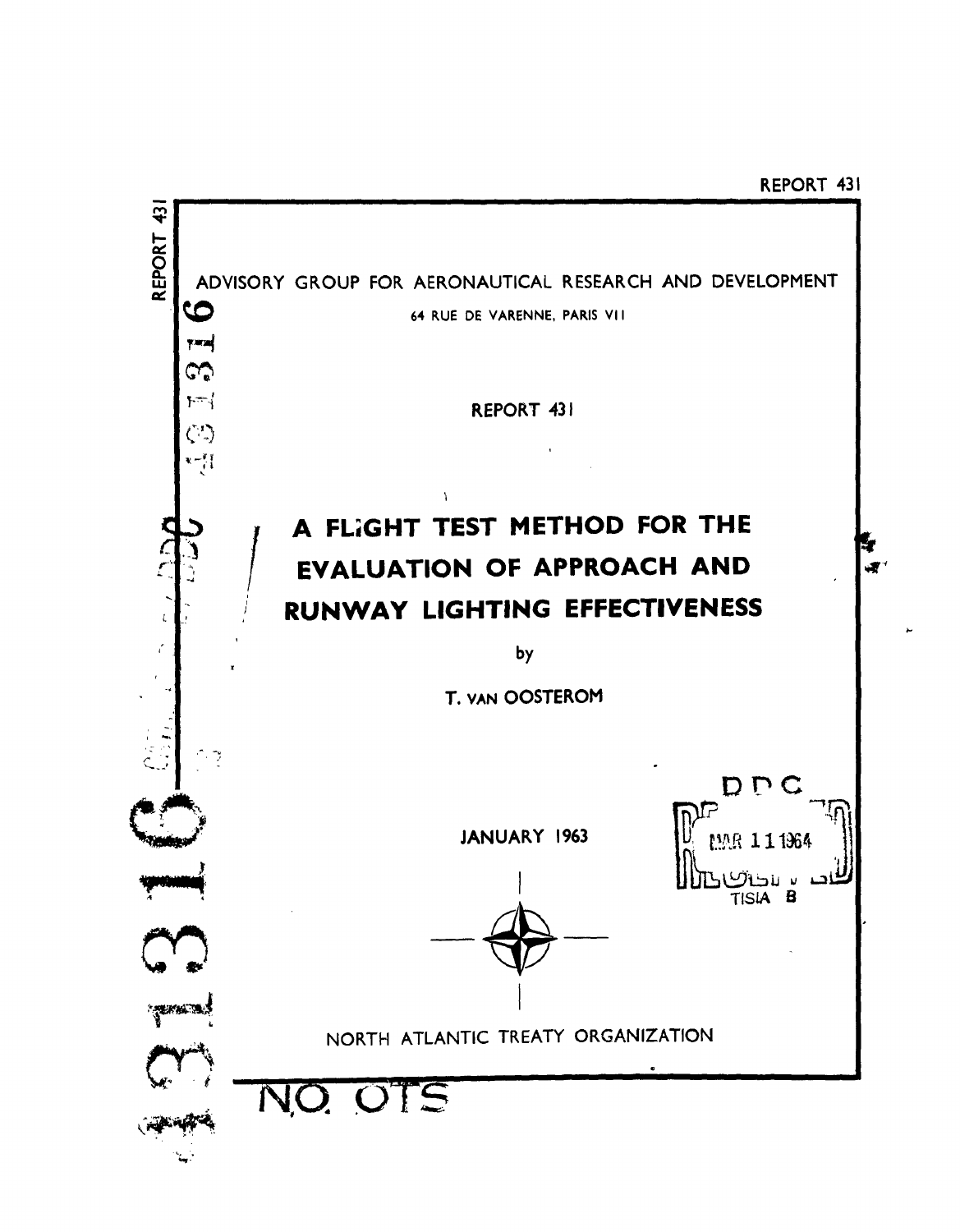REPORT 431

 $\bullet$ 

**A**

#### NORTH ATLANTIC TREATY ORGANIZATION

#### ADVISORY GROUP FOR **AERONAUTICAL** RESEARCH **AND DEVELOPMENT**

#### **A** FLIGHT **TEST** METHOD FOR THE EVALUATION OF APPROACH **AND** RUNWAY LIGHTING **EFFECTIVENESS**

**by**

T. van Oosterom

**This** Report was presented at the Aircraft Take-Off and Landing Specialists' Meeting, sponsored **by** the AGARD Flight Mechanics Panel, held in Paris, **15-18** January **1963**

 $\epsilon$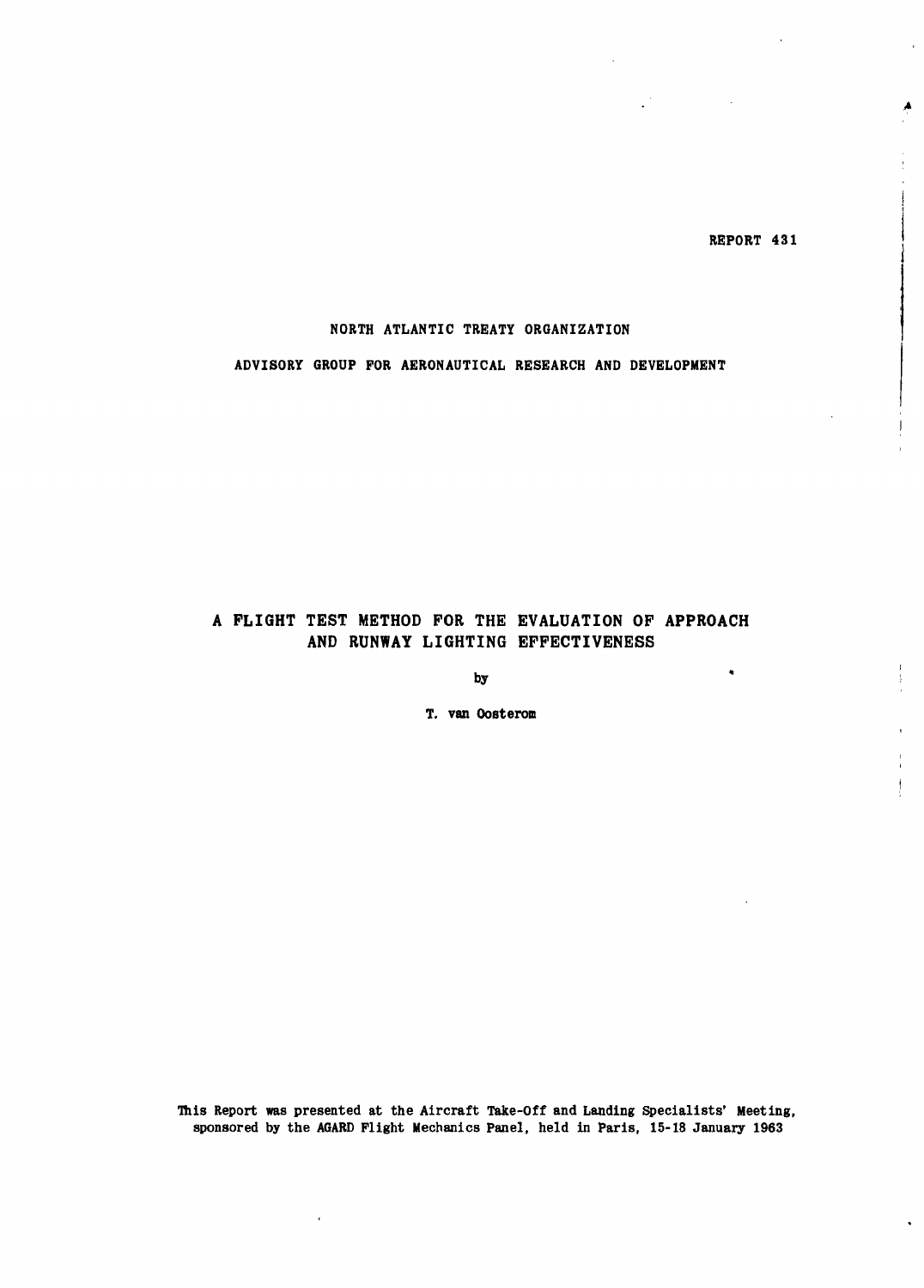#### SUMMARY

A flight operational method for evaluating the effectiveness of visual approach and landing aids is described.

The method is based on a quantitative appraisal of the guidance obtained from a given configuration of lights **by** measuring the quality of the approach and landing and **by** determining the pilot' s effort in carrying out these manoeuvres.

To this end, relevant flight technical and physiological measurements are made and the test results are expressed in quality marks **by** means of a specially developed interpretation procedure.

**For** simulating consistent and marginal weather conditions a cockpit fog simulator has been developed consisting of a gyro- and altitudecontrolled movable opaque screen mounted in front of the subject pilot. The safety pilot is not subjected to any restriction of visibility.

The tests are performed on a statistical basis so that the real significance of the differences in effectiveness between light configurations as found from the trials can be determined.

**629. 139.15**

**3g3b2**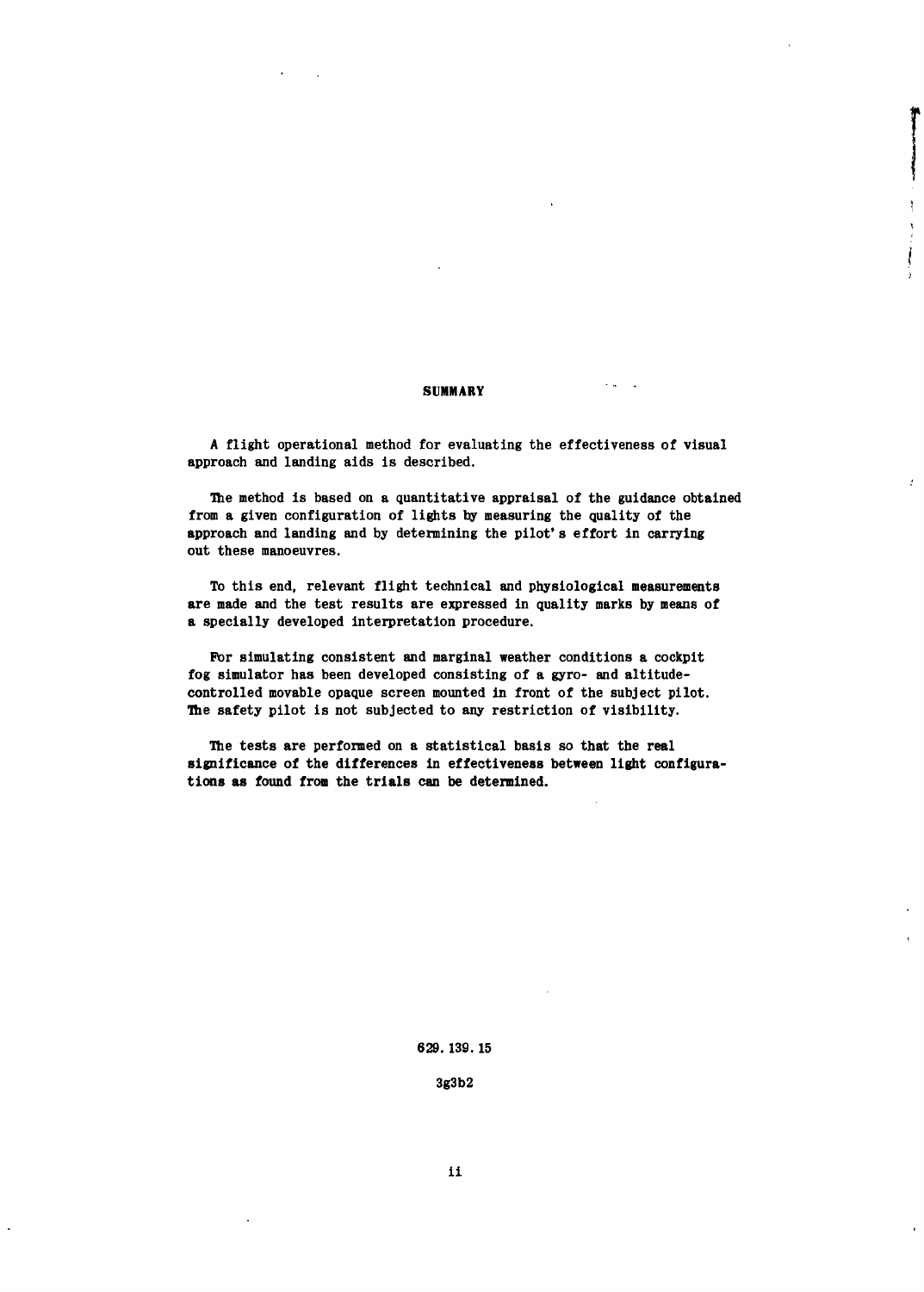#### S OMMAIRE

Une méthode est décrite pour évaluer l'efficacité des moyens visuels d' approche et d' atterrissage par des essais en vol.

La méthode est basée sur une appréciation quantitative du guidage obtenu d'un certain configuration de feux en mesurant la qualité de l'approche et de l'atterrissage et en déterminant l'effort du pilote lorsqu' ii effectue les manoeuvres correspondantes. **A** cet effet, des mesures techniques de vol et des mesures physiologiques appropriées ont été effectuées et les résultats de mesure sont exprimés en notes de qualité au moyen d'un procédé d'interprétation spécialement développé.

Pour simuler des conditions de visibilité restreinte consistantes et marginales un dispositif a été développé et installé dans le cockpit. Ce dispositif, comportant un écran opaque mobil asservi d'un gyroscope et d'un altimètre, est monté devant le pilote soumis à l'épreuve. Le pilote de sécurité assis à côté, ne subit aucune restriction de visibilité.

 $\ensuremath{\mathsf{T}}$ 

Les essais sont exécutés d'après les conceptions statistiques de sorte que les différences en efficacité des configurations de feux, ressortant des essais, soient significantes.

**629.139. 15**

**3g3b2**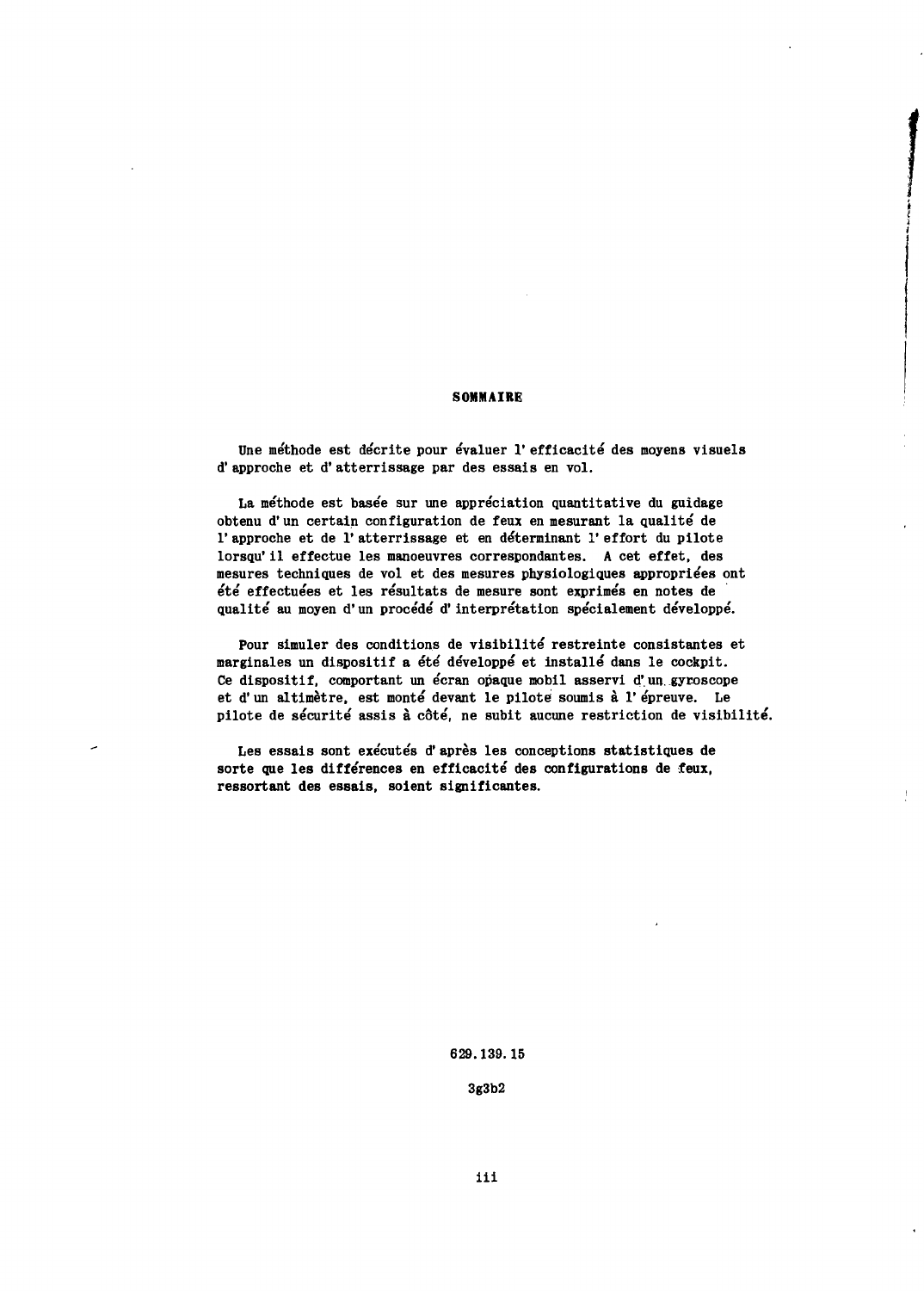#### **CONTENTS**

 $\overline{a}$ 

Page

 $\ddot{\phantom{1}}$ 

Ŷ

| SUMMARY                                        | 11  |
|------------------------------------------------|-----|
| SOMMAIRE                                       | 111 |
| <b>LIST OF FIGURES</b>                         | v   |
| NOTATION                                       | vi  |
| 1. INTRODUCTION                                | 1   |
| 2. OUTLINE OF THE EVALUATION METHOD            | 1   |
| 3. METHOD OF FOG SIMULATION                    | 3   |
| 4. MEASURING EQUIPMENT                         | 5   |
| $\mathbf{a}$<br>5. INTERPRETATION OF TEST DATA | 8   |
| 6. CONCLUSION                                  | 11  |
| 7. CONCLUDING REMARK                           | 11  |
| <b>REFERENCES</b>                              | 11  |
| <b>FIGURES</b>                                 | 12  |
| $\bullet$                                      |     |

**DISTRIBUTION**

 $\sim 10$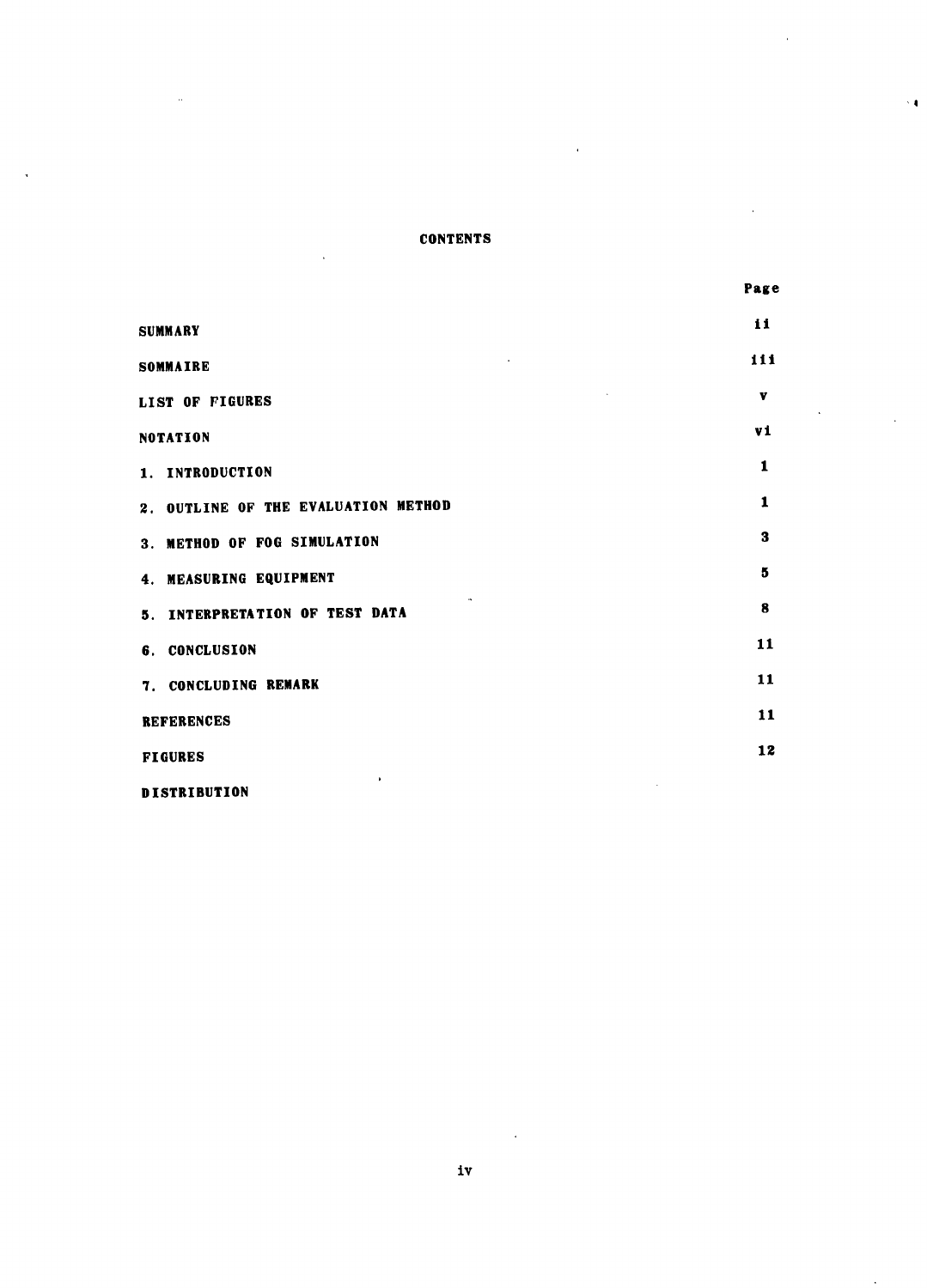#### **LIST OF FIGURES**

4

| <b>Fig. 1</b>  | Relation between screen position s, longitudinal attitude $\theta$ ,<br>height h and sight angle $\phi$ for a given visual range z                                                                                                             | 12 |
|----------------|------------------------------------------------------------------------------------------------------------------------------------------------------------------------------------------------------------------------------------------------|----|
| Fig. 2         | Schematic diagram of screen control system                                                                                                                                                                                                     | 12 |
| Fig. 3         | Visual segments as determined by screen position at heights<br>of 160, 130, 100 and 70 ft for a visual range $z$ of 1000 ft                                                                                                                    | 13 |
| Fig. 4         | Visual segments as seen by subject pilot at heights of<br>160, 130, 100 and 70 ft                                                                                                                                                              | 13 |
| Fig.5          | Sketch of cockpit screen                                                                                                                                                                                                                       | 14 |
| Fig.6          | Illumination E on the pilot's eye in homogeneous fog with<br>a meteorological visibility of 1000 feet (A), clear atmosphere<br>(B) and through neutral filter (C) as a function of distance<br>r between pilot's eye and observed light source | 14 |
| Fig.7          | Typical multiple trace recording                                                                                                                                                                                                               | 15 |
| Fig. 8         | Typical picture of photographic observer                                                                                                                                                                                                       | 16 |
| Fig. 9         | Principle of assessment of approach height quality; (example:<br>approach height mark 4)                                                                                                                                                       | 17 |
| <b>Fig. 10</b> | Principle of assessment of approach ground-track quality;<br>(example: ground-track mark 6)                                                                                                                                                    | 17 |
| <b>Fig. 11</b> | Principle of assessment of quality of landing flight-path and<br>touch-down; (example: flight-path mark 4, touch-down mark 6)                                                                                                                  | 18 |

**v**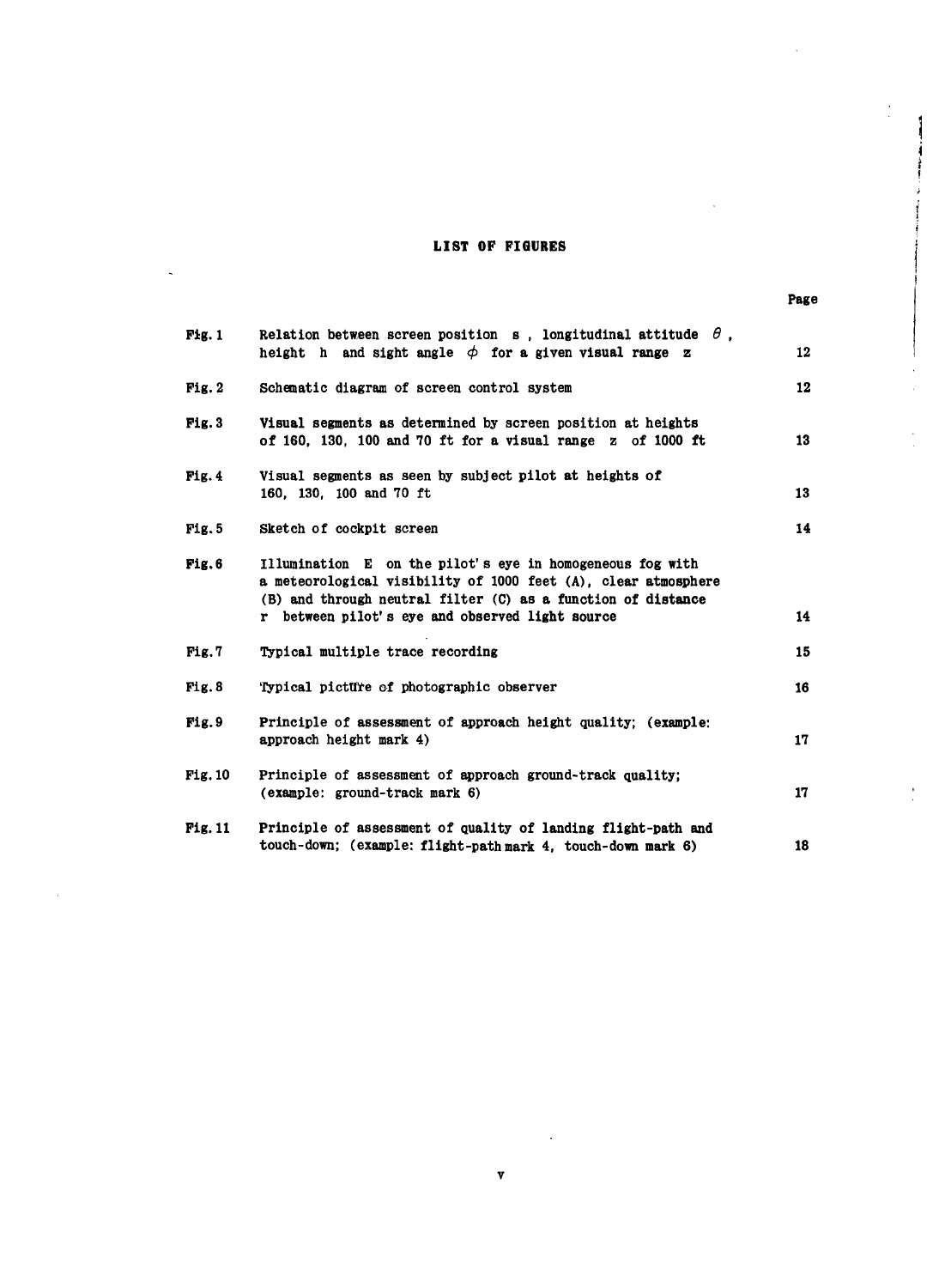#### **NOTATION**

| 8        | screen position                               |
|----------|-----------------------------------------------|
| $\theta$ | longitudinal attitude of aircraft axis        |
| h        | height of pilot's eye                         |
| $\phi$   | sight angle                                   |
| z        | visual range                                  |
| a        | (see Figure 1)                                |
| α        | screen angle (see Figure 1)                   |
| t        | time                                          |
| w        | rate of descent                               |
| Е        | illumination                                  |
| r        | distance between pilot's eye and light source |
|          |                                               |

 $\ddot{\phantom{a}}$ 

 $\ddot{\phantom{a}}$ 

 $\ddot{\phantom{0}}$ 

 $\epsilon$ 

 $\ddot{\phantom{a}}$ 

س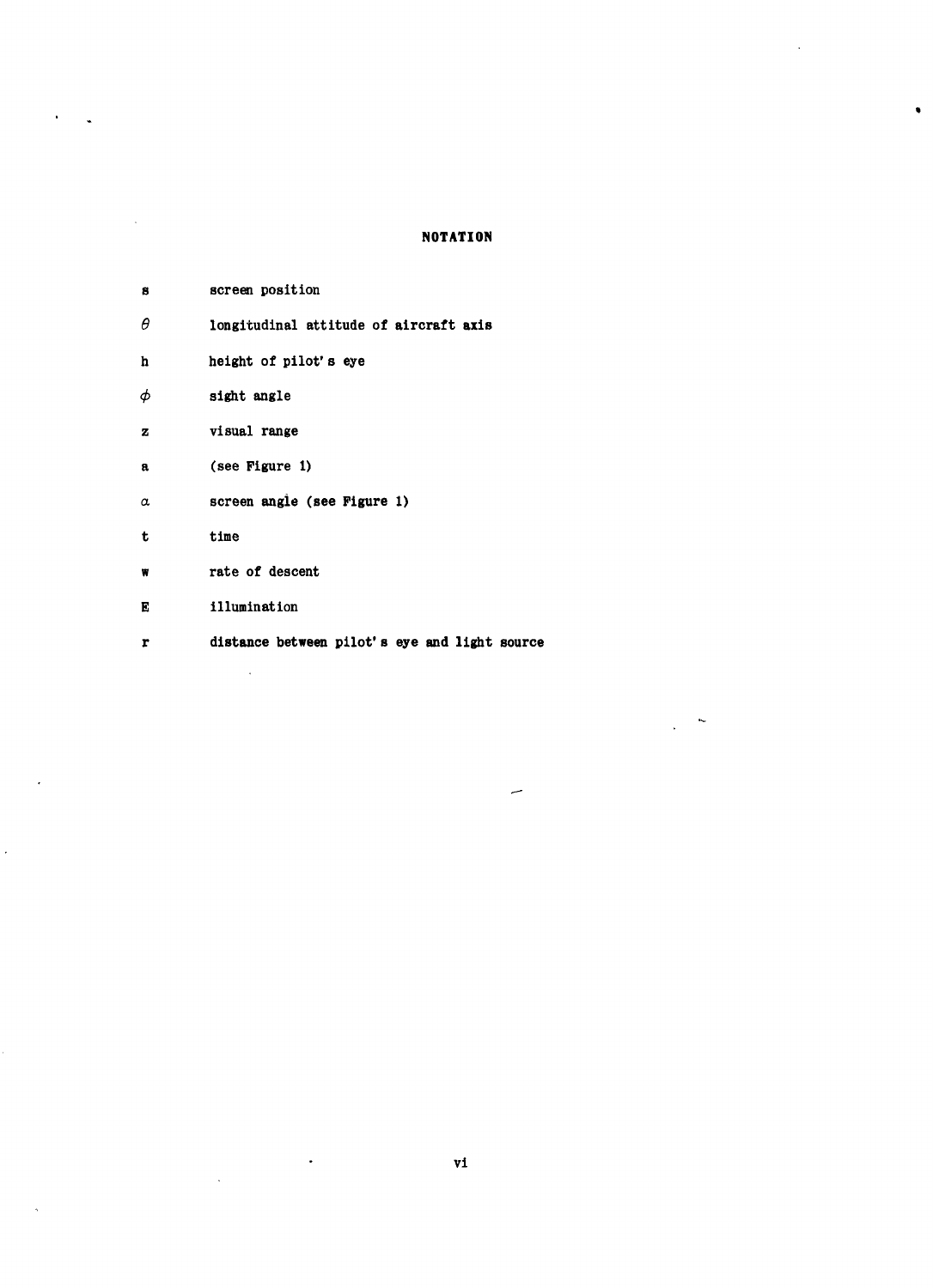#### **A FLIGHT TEST METHOD FOR THE EVALUATION OF APPROACH AND RUNWAY LIGHTING EFFECTIVENESS**

#### **T. van Oosterom\***

#### **1. INTRODUCTION**

**The** improvement of the effectiveness of visual landing aids is continuously receiving considerable interest in several countries. Better visual information to the pilot from approach and runway lighting makes aircraft operation less dependent on weather conditions at destination. Also, in future automatic landing, these lighting systems will play an important part for monitoring the landing procedure.

In the Netherlands this interest has resulted in an active participation in international conferences on standardization of airport lighting and in the last few years these activities have been extended to the flight operational evaluation of proposals for improving existing systems.

In this Report a method will be described which has been developed and applied for this last purpose. The main feature of this method is to exclude any subjectivity in the assessment of the systems involved and to create a statistical basis for the evaluation procedure.

#### **2. OUTLINE OF THE EVALUATION METHOD**

The method is based on the principle that the effectiveness of the guidance obtained from a certain configuration of lights during the approach and landing must **-** for a given type of aircraft **-** be apparent from

- (a) the quality of the approach,
- **(b)** the quality of the landing,
- **(c)** the pilot's effort to carry out the approach and landing.

The effectiveness may, moreover, be illustrated **by** the pilot's judgement and understanding of the guidance obtained.

The *quality of an approach and landing* can be fairly well assessed **by:**

- $\bullet$  The actual flight path in horizontal and vertical projection until touch-down;
- The height at the moment of passing the runway threshold;
- **"** The distance between the threshold and the actual touch-down point;
- $\bullet$  The vertical deceleration of impact at touch-down.

The pilot's effort has hitherto been assessed from information on:

*<sup>•</sup>* National Aeronautical and Astronautical Research Institute, Amsterdam, Netherlands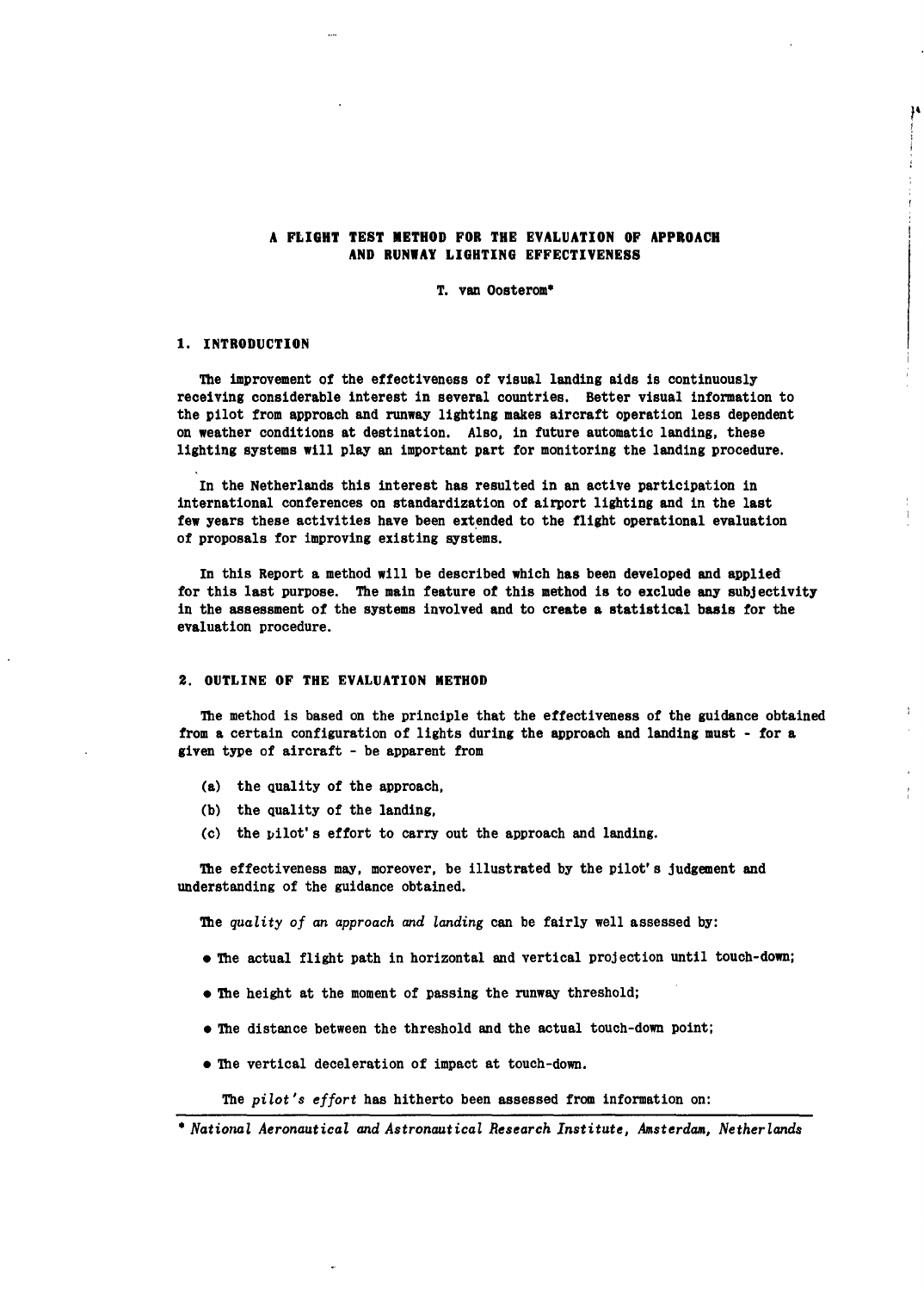- **"** The deflections of elevator, rudder and ailerons; and
- $\bullet$  The frequency of the pilot's heart beat.

The data required for the assessment of approach and landing quality and of the pilot's effort are obtained **by** recording the indications of the relevant aircraft instruments and of special instruments installed for this purpose in the aircraft and on the ground. The determination of the flight path of the approaches before passing the runway threshold is based upon the deflections from the ideal ILS flight-path. For this purpose the outputs of the **ILS** glide path and localizer receivers are recorded, this being a typical in-flight measurement. The landing flight-path (beyond the threshold), on the other hand, is recorded **by** ground cameras.

 $\bar{\chi}$ 

The pilot's *judgement* on the guidance obtained from a certain system is derived from the answers collected **by** systematically and carefully questioning the pilot shortly after the performance of each test flight.

The quality of the approach and landing as well as the pilot's effort and judgement will be greatly influenced not only **by** the effectiveness of the guidance of a certain configuration of lights but also **by** the prevailing weather and **by** the initial flight condition of the aircraft. Moreover, the performance of different pilots, even if flying under exactly the same conditions, will **by** no means be the same. Fundamentally, the test procedure, therefore, must be such that data, enabling the above-mentioned three criteria to be assessed, are recorded in marginal weather (real or simulated) with a number of pilots large enough to eliminate personal influence on the final results and for different initial flight conditions. A complete evaluation should, moreover, be based on tests with different types of aircraft.

In experiments of this nature the influence of the weather is perhaps the most troublesome problem. For the purpose of the investigation these tests have to be performed under marginal and invariable visibility conditions, which, however, occur but seldom. In view of the continuity and the reliability of the tests, therefore, it is of utmost importance to find a method of simulating consistent marginal conditions. This simulation has been achieved by fitting, immediately behind the cockpit window, a movable screen, especially designed for the purpose of limiting the subject pilot's visual field to obtain a constant visual range such as prevails in homogeneous fog, independent of the longitudinal attitude and the height of the aircraft. For this constant visual range a low value (e.g. **1000** feet) can be chosen in order to emphasize possible differences in guidance characteristics of the light patterns to be compared. In order to simulate seeing conditions in fog as realistically as possible, a reduced value of the luminous intensity of the lights has to be chosen. Moreover, a neutral and a slightly diffusing filter are placed before the pilot' s eyes. This simulation of seeing conditions in fog requires a good meteorological visibility during the test flights.

The safety pilot in the second seat has at his disposal all the available visual guidance without any limitation, in addition to the information provided **by** the instruments. This means a great advantage above flying tests in real fog or in smoke, the safety pilot in this case being also subjected to restricted visibility.

2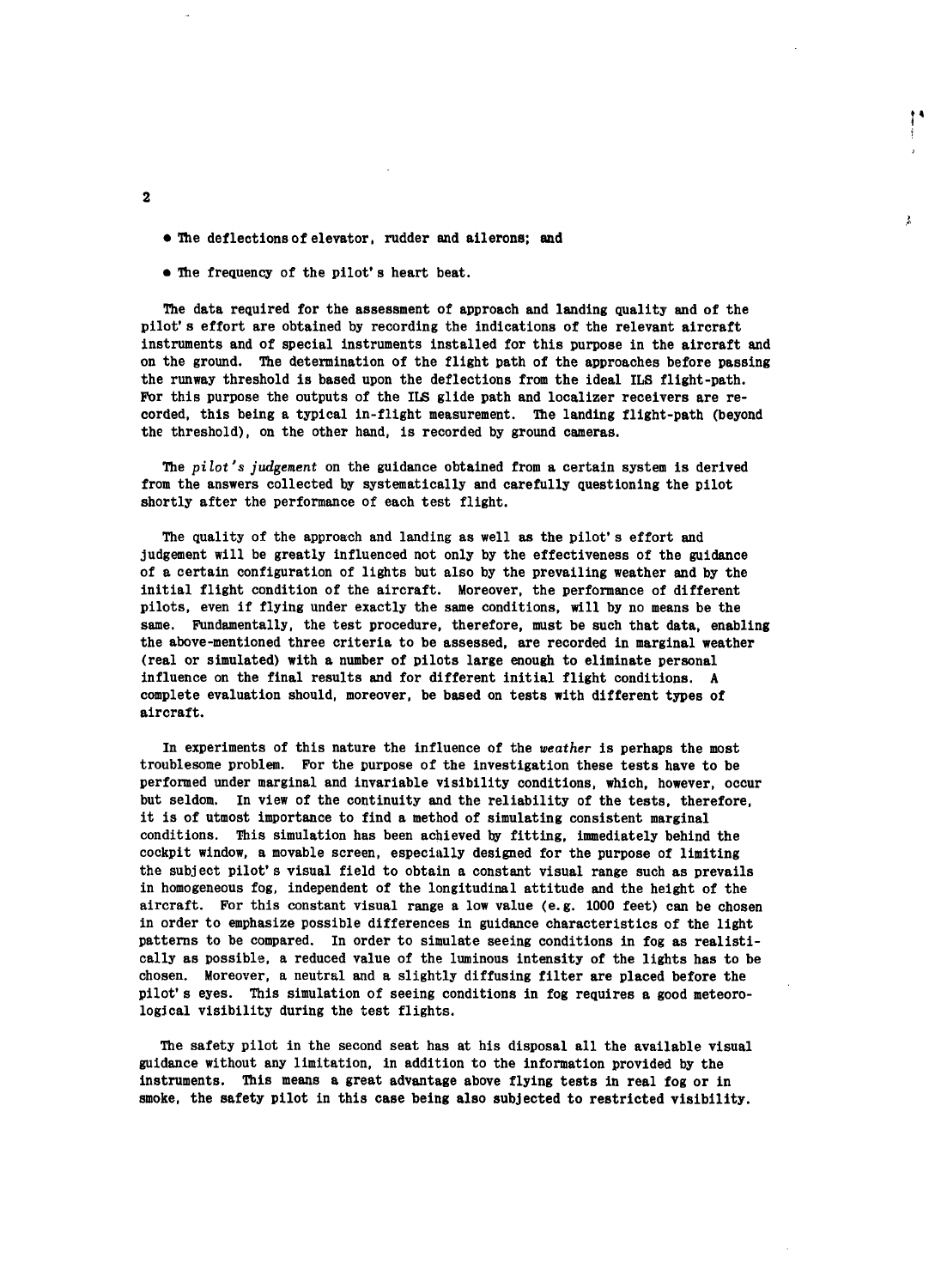In order to eliminate the influence of the personal characteristics of the subject pilot as far as possible, the number of subjects involved in the tests must be such that the overall result can be regarded as characteristic for a great many pilots. The scatter of the results of a preliminary investigation of three light configurations carried out with five pilots indicated that at least **15** pilots should be included in investigations of this type, if each pilot carries out one test flight on each light pattern and from each initial position (see below).

To ensure that the results will not be entirely dependent upon the influence of the drill followed in a particular training schedule, subject pilots with different training and experience should participate in the tests.

A complete assessment of the influence of the initial flight condition, when the subject pilot establishes visual contact, on the quality of the approach and landing would require a very extensive flight test programme in view of the great number of variables involved (e.g. horizontal and vertical deviation from the ideal flight path, angles of pitch and bank, heading and speed). In order to restrict the number of flights, three standardized initial positions have been chosen:

- (a) The ideal position: on the **ILS** glide path and on the runway centre line;
- **(b)** On the centre line and 2 dots ILS deflection above the glide path (i.e. about **50** feet above the glide path at the locator where the glide path height is 200 feet); and
- **(c)** On the glide path and **1** dot ILS deflection left of the centre line (i.e. about **<sup>100</sup>**feet left of the glide path at the locator).

In these initial positions, also an appropriate standard aircraft configuration and standardized power, speed and attitude conditions are maintained.

It is desirable to have each pilot carry out one approach from each of the three initial positions on each of the light configurations to be assessed. In this way no appreciable familiarization with local conditions occur to cause the differences in the systems under examination to be largely levelled out. The order of the light systems and the order of the flights with a specific light system have to be chosen at random in view of unavoidable influences such as fatigue, and variations in direction and speed of the wind, etc.

#### **3.** METHOD OF **FOG SIMULATION**

The device capable of simulating a constant visual range as prevailing in fog of homogeneous density has been developed **by** the National Aeronautical and Astronautical Research Institute (NLR). The visual range should be kept constant irrespective of the longitudinal attitude and the height of the aircraft during the approach **and** the landing manoeuvre. The desired simulation is obtained **by** limiting the pilot' **s** visual field **by** an opaque movable screen attached to the cockpit window. **As** illustrated in Figure **1,** the upper limitation of the visual sector is determined **by** the lower edge of the movable screen and the lower limitation is unaffected and is defined **by** the shape of the cockpit cut-off. To avoid a reduction of the visual range with decreasing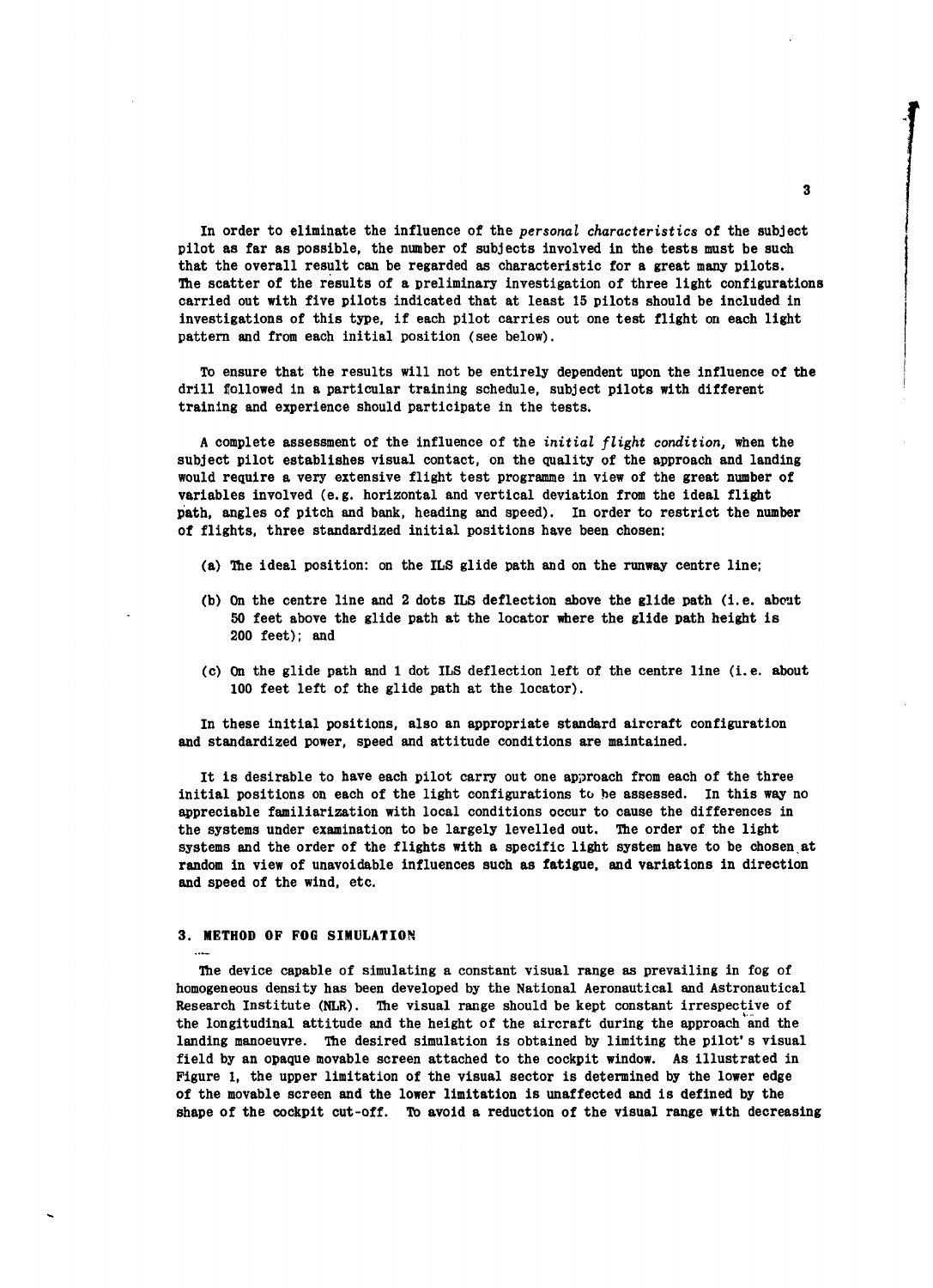height, the screen has to be raised slowly during the approach at a rate dependent on the rate of descent of the aircraft. When the aircraft is flying at high altitude, the cockpit window is completely masked **by** the screen. When the aircraft has descended to the height where the distance from the ground - measured in the direction of the cockpit cut-off - is equal to the visual range to be simulated (the visual sector and segment thus still being zero), the driving gear of the screen is switched on so that the bottom edge of the cockpit window begins to clear. Provision to ensure that the visual range is not affected **by** alterations in the longitudinal attitude of the aircraft is made **by** gyroscopic stabilization. A constant value of the visual range is obtained with the screen moving according to the principles just described, provided that the pilot' s eyes have a fixed position relative to the aircraft. This has been obtained by means of a head support firmly attached to the screen frame. The head support also carries a combination of filters which, together with a convenient setting of the luminous intensity of the lights, sir-ilates seeing conditions in fog.

Figure **3** shows which part of the three light configurations is visible beneath the screen when the aircraft is at heights of **160, 130, 100** and **70** feet respectively for a visual range of **1000** feet. Figure 4 gives an impression of what is really seen **oy** the subject pilot of the configurations at these heights.

From Figure **1** it appears that

$$
s = a \frac{\sin(\theta + \phi)}{\sin \left[\alpha - (\theta + \phi)\right]} \ . \tag{1}
$$

Moreover, the device has to satisfy the basic requirement

$$
z = \frac{h}{\sin \phi} = \text{constant} \tag{2}
$$

From (1) and (2) it follows that s must be controlled by  $\theta$  and h in order to obtain a constant visual range z **.**

Figure 2 shows a schematic diagram of the screen control system which is basically **a** servo-system that receives its input  $\theta$  from a vertical gyro and the input h from **a** mechanical integrator. This device integrates the rate of descent w according to

$$
h = h_0 - \int_0^t w dt
$$
 (3)

The gear ratio of the integrator is manually controlled according to the deflection of a quick-response rate-of-descent indicator. **A** recent modification makes it possible to obtain the height-input signal directly from an aneroid device, thus enabling complete automatic operation of the system.

The servo-motor is provided with an eccentric disc driving a steel tape, which is coupled to the movable screen. The shape of the disc is determined **by** Equation **(1).**

4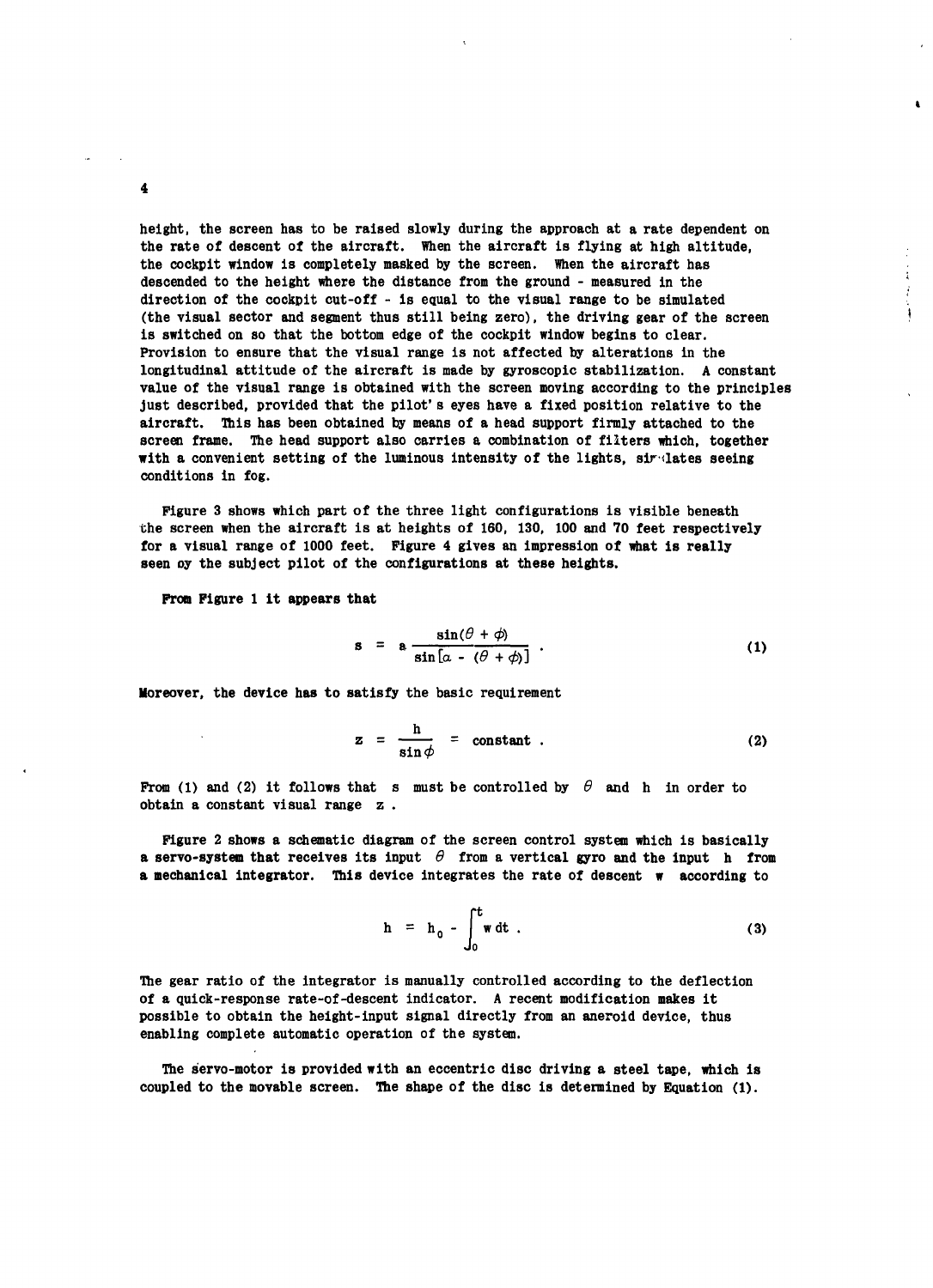Figure **5** shows the screen device as installed in a C-47 aircraft.

As mentioned before, seeing conditions in fog are simulated in the first place **by** adjusting the luminous intensity of the lights on the ground to a low value and, moreover, **by** applying a combination of filters, adapted to this value, in the pilot's head-support. The combination of filters, placed in front of the pilot's eyes in the head-support, consists of a clear neutral filter with a transmission of **10** per cent and a slightly diffusing sheet of perspex with a transmission of **80** per cent. The shape of the filter and the perspex sheet allow the pilot an unobstructed view of his flight instrument panel.

t

In real homogeneous fog, lights at distances near to the visual range will be attenuated more than in the simulating device just described. This can be seen from Figure **6** giving the illumination on the pilot's eyes from a light source with a luminous intensity of **50** cd as a function of the distance from the pilot to this light source. The curved line A shows the eye illumination when the light source is seen through a homogeneous fog with a meteorological visibility of **1000** feet. The straight lines B and **C** apply to a clear atmosphere when the source is seen directly (B) and through a filter with a transmission of **8** per cent **(C)** (i.e. the transmission of the combination of the neutral and the diffusing filter). The Figure shows that in the latter case the lights at a distance from the pilot almost equal to the visual range simulated **by** the movable screen **(1000** feet) are seen brighter than in real homogeneous fog, while at short distance the lights are seen more dimly.

According to the opinion of several subject pilots and many other pilots who have inspected this test installation, it provides a realistic simulation of what is generally observed in fog. For this reason also the Federal Aviation Agency **(FAA)** applied the NLR-installation during an extensive'series of evaluation tests on landing-zone lighting at the National Aviation Facilities Experimental Center **(NAFEC),** Atlantic City, **N.J.,** in **1961.**

#### 4. **MEASURING EQUIPMENT**

Measuring equipment has to be installed in the test aircraft for recording of the quantities, mentioned before, to assess the quality of the approach and landing and the pilot' s effort. **A** multiple trace recorder and a photographic observer have been used for this purpose. In addition, some instruments for checking the proper functioning of the screen installation are applied. **A** typical recording of the trace recorder (Beaudouin **A-1320)** is reproduced in Figure 7 showing two types of traces. Firstly, there are the continuous traces produced **by** the galvanometers. Secondly, marker traces are produced. These traces, in fact, only mark the exact moment at which an event takes place. For instance, the time base is formed **by** a marker trace connected to an electrical chronometer producing an 'on-off' signal every second and omitting an 'off signal every **10** seconds.

The *photographic observer* is used to record indications of the instruments shown in Figure **8** (numbers of instruments agree with those of parameters, etc., mentioned overleaf).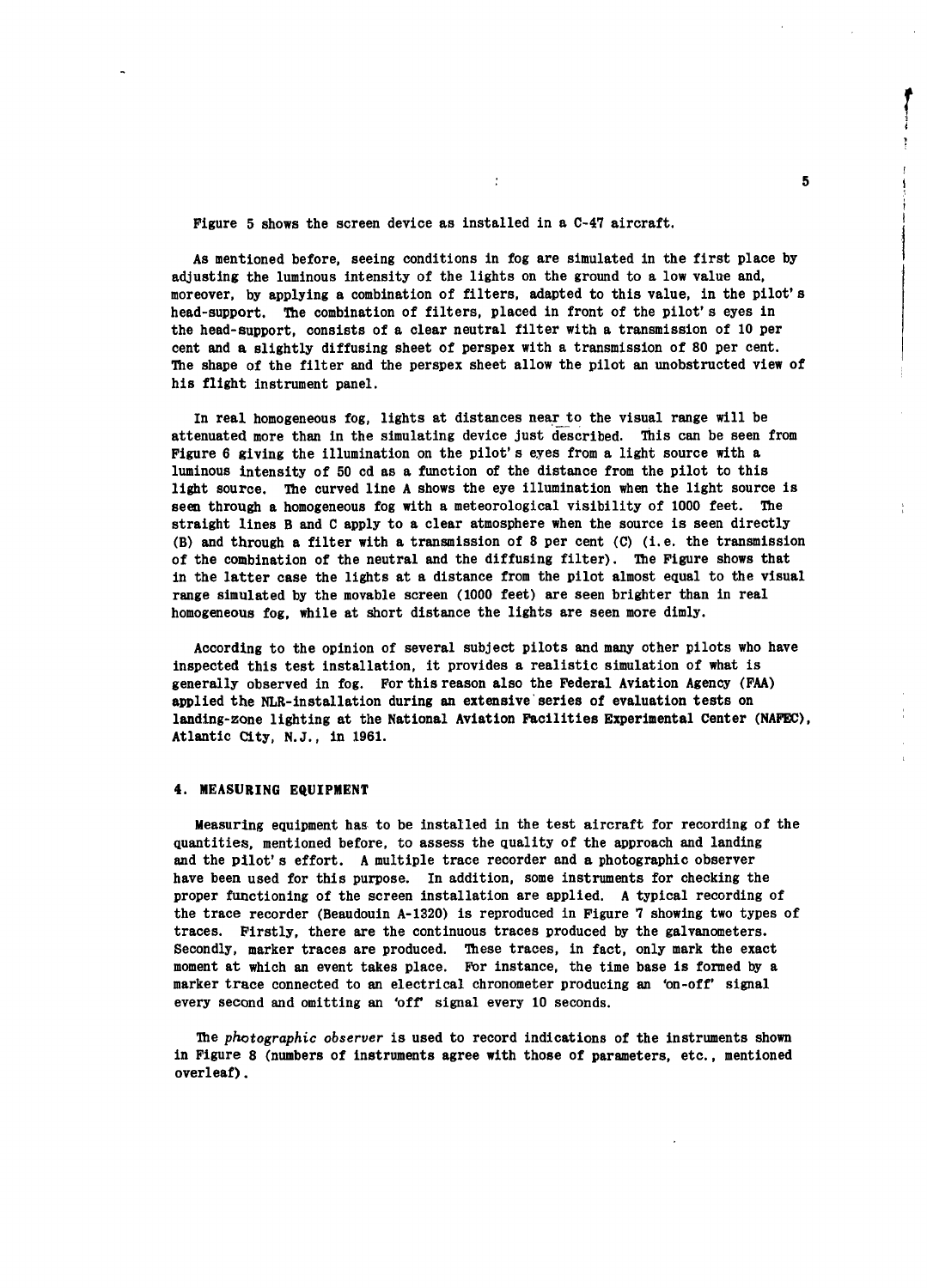On the airfield two Leica cameras are placed beside the runway and perpendicular to it for the purpose of recording the landing flight-path.

The following parameters, events and signals are recorded **by** the trace recorder (referred to below as tr.rec.), the photographic observer (ph.obs.) or the ground cameras:

- **A.** Parameters describing general flight condition
	- **(1)** Airspeed: indicator (ph.obs.);
	- (2) Altitude: altimeter **(ph** obs.);
	- **(3)** Longitudinal attitude (angle of pitch) and lateral inclination (angle of bank) (ph.obs.);
	- (4) Magnetic heading **(ph** obs.).
- B. *Parameters determining quality of approach and landing*
	- **(5)** ILS localizer deflection: the input current of the localizer indicator, giving sideways angular deviation from the centre line (tr. rec.);
	- **(6) ILS** glide path deflection: the input current of the glide path indicator, giving vertical angular deviation from the ILS glide path (tr.rec.);
	- **(7)** Top-axis acceleration (deceleration of impact at touch-down) (ph.obs.);
	- **(8)** Actual flight path from threshold until touch-down: the recordings are made **by** the ground cameras with the shutters continuously open during the landing. The successive images of the aircraft's anti-collision light (the timing of which is recorded as described in item **16)** together with the images of fixed reference lights on the ground and of a synchronization lamp behind the cabin window make it possible to determine the flight path in the landing region in correlation with the test data recorded in the aircraft.
- **C.** Parameters determining pilot's effort
	- **(9), (10)** and **(11):** Elevator, rudder and aileron deflections (ph.obs.);
	- (12) Heart-beat frequency: this signal is derived from a small unit incorporating a miniature light bulb and a photo-electric cell, which is clipped to the ear-lobe of the subject pilot. Blood pulses through the arteries vary the amount of light received **by** the photo-electric cell. Two types of traces are recorded. Both show deviations for each blood pulse, but in one of them the height of the pulse is proportional to the blood pulse frequency also. (For further details, see Reference 2) (tr.rec.).
- **D.** Parameters determining the visual range actually attained
	- **(13)** Position of cockpit screen (ph.obs.);

**6**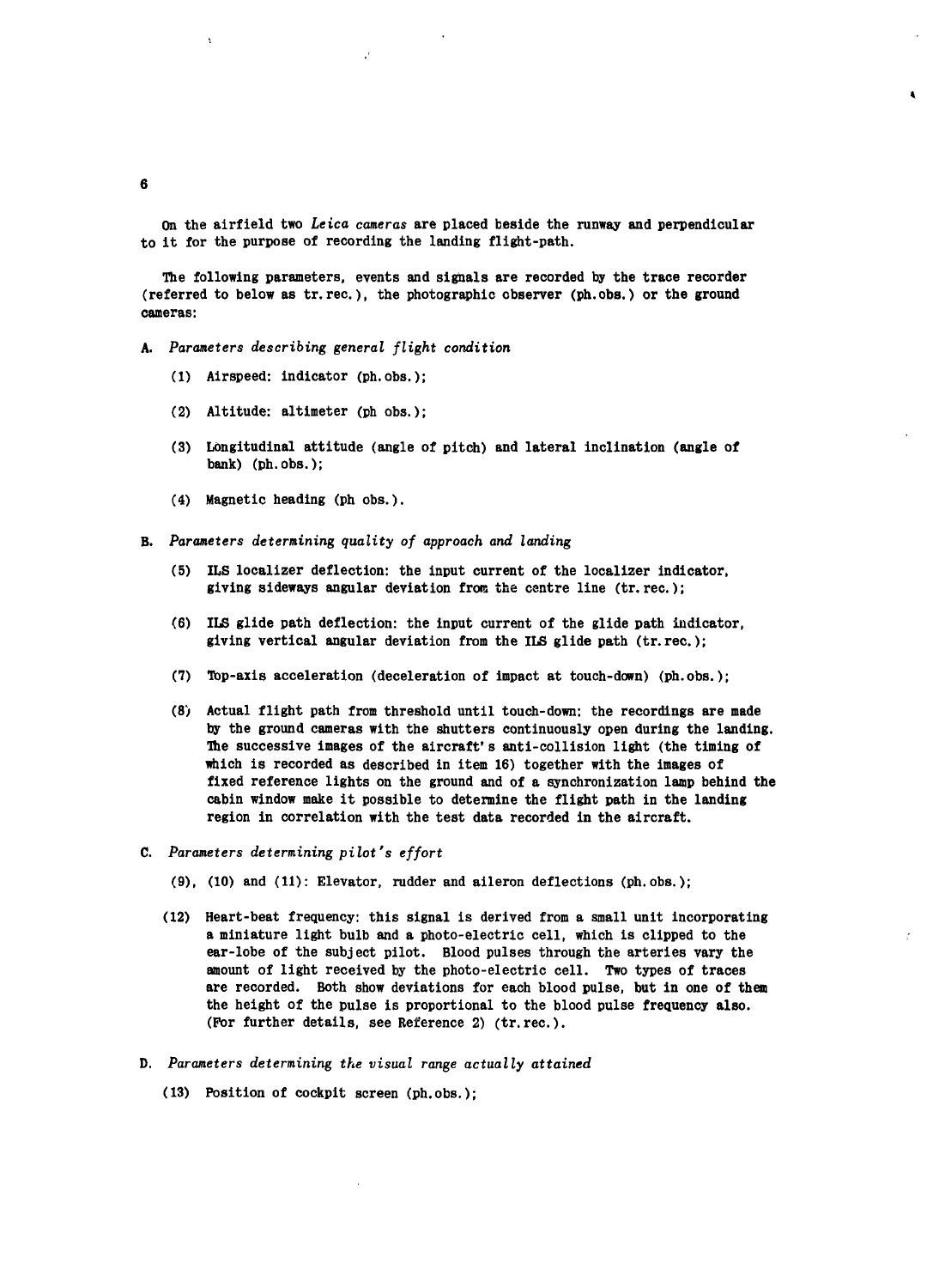- (14) Longitudinal attitude (precision measurement) (ph.obs.). (For the calculation of the actual visual range the true height must also be known (see items 2 and **8)).**
- **E.** Event marks and other signals
	- **(15)** Moment of ignition of the synchronization light behind a cabin window. The recording is needed for establishing the correlation between the flight path recordings on the ground and the recordings of the airborne equipment (tr. rec.);
	- **(16)** The rotations of the aircraft' s anti-collision light **by** means of a photoresistor in the perspex navigation dome (tr.rec.);
	- **(17)** Moment of touch-down. The event marker was controlled manually (tr.rec.);
	- **(18)** ILS inner-marker beacon signals, facilitating the identification of the recordings (tr. rec.);
	- **(19)** Correlation between the recordings of photographic observer and trace recorder: an instrument with two pointers, rotating at a constant speed of **1.3** and **0.13** revolutions per second respectively, is mounted in the photographic observer. Each time the fast pointer passes the zero mark of the dial a contact is closed resulting in an 'on' signal of a marker trace in the trace recorder;
	- (20) Time: 'on-off' signals every second (tr.rec.) and split second watch (ph. obs. );
	- (21) Light signals, indicating 'up' and 'down' positions of the screen (ph.obs.);
	- (22) Event marker for the indication of other important moments (ph.obs.);
	- **(23)** Counter number of every shot (ph.obs.).

Calibration of the ILS signals is achieved **by** determining the relation between the difference in depth of modulation **(DDM)** of the ILS transmitters for various deviations from the ILS glide-path in azimuth and elevation, followed **by** the calibration of the trace recorder for various signals applied to the input of the ILS localizer and glide-path receivers.

The actual visual range obtained during the flight tests can be calculated from the recorded values of longitudinal attitude  $\theta$  and height h by applying Equations **(1)** and (2) of Section **3;** the value of h is taken from the ground-camera pictures and, for larger altitudes, from the altimeter recordings. Calculations for the installation applied in these tests show that a deviation of **±100** feet from a nominal visual range of **1000** feet was generally not exceeded, except during the final part of the flare-out.

Generally, the simulated visual range in the touch-down region exceeds to some extent the nominal value due to deceleration effects on the vertical gyro.

 $\vec{r}$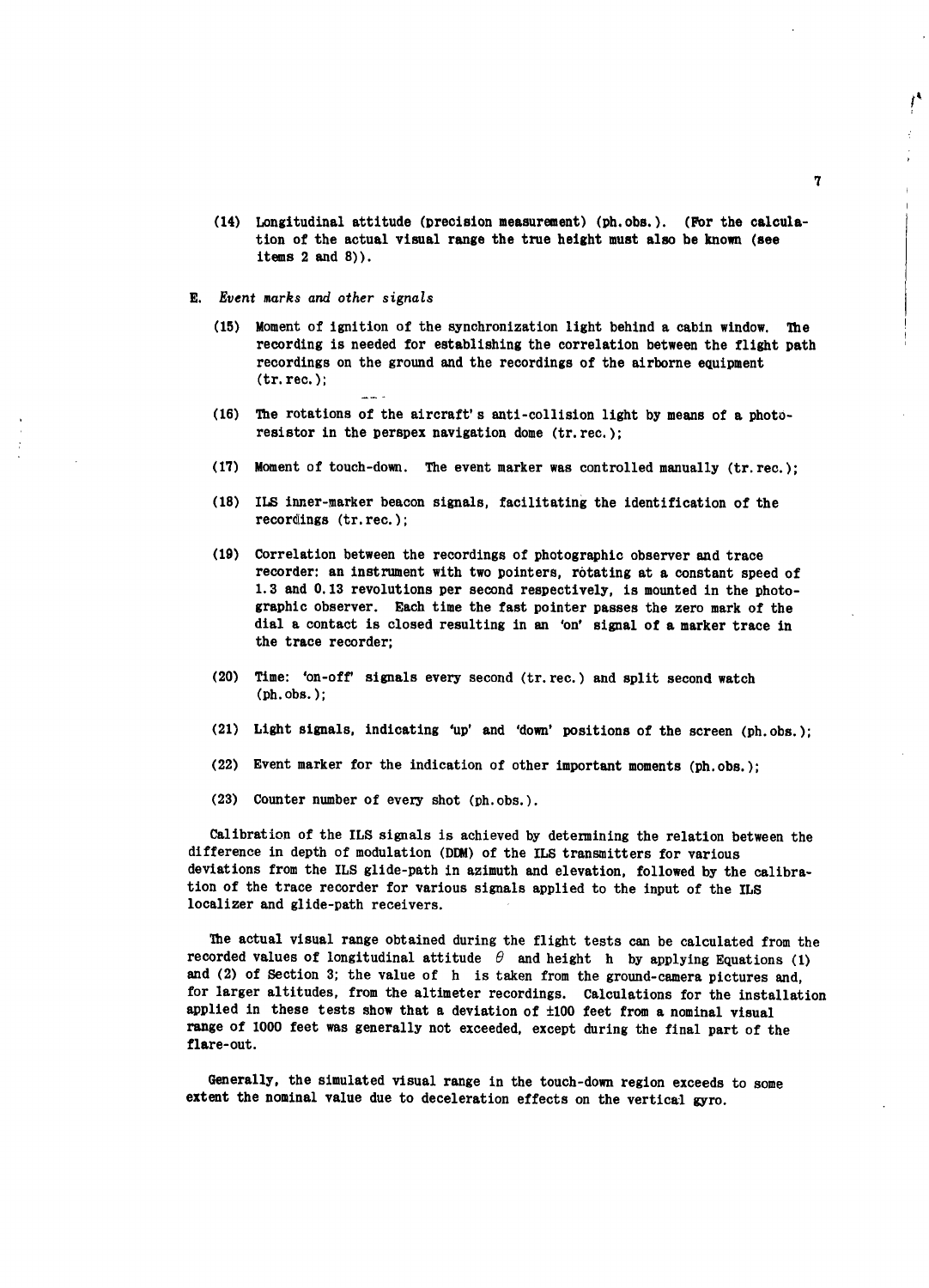#### **5. INTERPRETATION OF TEST DATA**

From the recordings obtained with the equipment described **in the preceding Section** the following data can be derived:

(a) **On** the quality of the approach

Approach height (actual flight path projected on a vertical plane parallel to the runway centre line) until threshold;

Approach ground-track (actual flight path projected on a horizontal plane) until threshold.

**(b) On** the quality of the landing flight path and the touch-down

Height (as a function of distance) from threshold until touch-down;

Distance of touch-down point from runway threshold;

Vertical deceleration of impact at touch-down.

(c) On the pilot's effort

Control movements;

Pilot's heart-beat frequency during approach and landing.

The data on the actual flight path derived from the recordings are related to the lowest point of the main undercarriage, projected to the aircraft's plane of symmetry.

Some of the data on the quality of the landing and on the pilot's effort can be analysed and compared between light patterns in a rather simple way. Others, especially those determining the flight path, do not easily lend themselves to direct comparison and to statistical analysis. In view of this, a procedure\* has been applied **by** means of which the quality of the flight path during approach and landing can be expressed in one or two figures of merit.

The quality of the approaches and landings is expressed in marks based on the shape and the location of the actual flight path. The marks vary linearly from **0** to **10** between unacceptable and ideal performance respectively.

For the approach quality the actual flight path is considered from a point **3000** feet before the threshold, when the pilot should establish visual contact, until the threshold. The assessment of the quality of the approach has been based on the 'relative ease' with **which** the pilot can bring the aircraft into an 'entrance portal' at the runway threshold. This portal is of a rectangular shape and has a height of **<sup>16</sup>**feet and a width of **30** feet (see Figures **9** and **10).** The centre of the portal is

**8**

This procedure has been proposed **by** Mr. **F.E.** Douwes Dekker of the National Aeronautical and Astronautical Research Institute (NLR), Amsterdam. The numerical data in this chapter refer to landing trials with a C-47 aircraft, referred to in Reference **1.**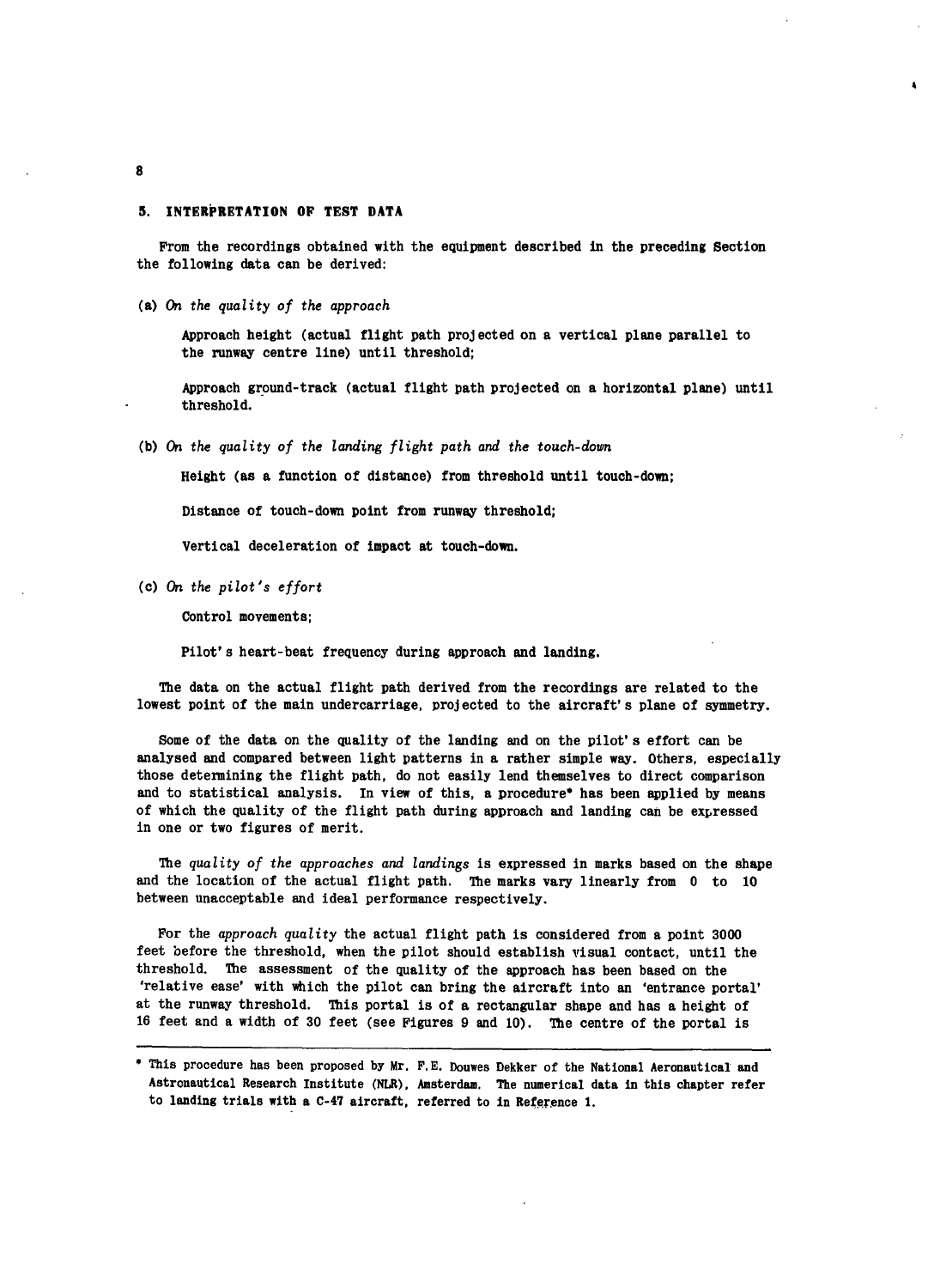chosen at **37** feet above the runway, equal to the average height above the threshold of all flights made during the preliminary investigation referred to in Section 2. The relative ease is in the first place determined **by** the minimum size of a straight tapered channel **by** which the actual flight path can be enclosed. The channels corresponding to the quality marks **1** to **10** have a rectangular cross-section with horizontal and vertical sides. The linear dimensions of the entrance cross-sections of the channels are **3.6** times those of their exit sections (located at the runway threshold), permitting a certain channel to be defined completely **by** its exit section only. Additionally, the axis of an approach channel should run through the abovementioned entrance portal at the threshold. Two marks for the quality of the approach are determined, one for *approach height* with the aid of Figure **9** and one for *approach* ground-track with the aid of Figure **10.**

To obtain full marks (10) for approach height the actual flight path slope should be constant; in other words, the vertical dimensions of the enclosing channel must be zero (see Figure **9).** To obtain full marks (10) for approach ground-track it must be possible for the actual flight path to be enclosed by a channel with an initial width of 11 feet tapering to **3** feet at the threshold (see Figure 10). **All** approach channels with an exit height of more than **27** feet or an exit width of more than **31** feet are judged unacceptable, giving no marks **(0)** for approach height and approach ground-track respectively. It follows from what has been stated before that no marks **(0)** are given also in case the axis of an approach channel does not intersect the entrance portal. It ought to be remembered that the slope of the approach channel was not prescribed, because the actual initial position, **3000** feet before the runway threshold, could not be influenced by the subject pilot.

The process of judgement of the approach quality is amended, in-so-far as groundtrack is concerned, in case the initial approach position of the aircraft is purposely deviated sideways from the centre line by the safety pilot. The tapering ratio of the channel is then doubled to **7.2,** while its axis is curved gradually from the initial direction on to the centre line at the threshold.

The *quality of the landing flight path and the touch-down* is only evaluated in height from the threshold over a length of 2700 feet down the runway, when the touchdown should have been completed, and in the location of the touch-down point. Here also two quality marks, one for *height from threshold until touch-down* and the other for *distance of touch-down from threshold,* are determined. The quality mark for height from threshold until touch-down is again considered to be determined by the minimum size of a tapering channel **by** which the actual flight path can be enclosed.

The shape and the dimensions of the channels are chosen on the basis of the following considerations (see Figure **11).**

For a landing flight path and a touch-down judged with the highest quality mark **(10),** the aircraft should pass the threshold at some height within the entrance portal and descend with a constant slope of **2.50** until flare-out. Moreover, the landing should be continued **by** following a flight path parallel to the one corresponding to a height at threshold of **37** feet and a distance of touch-down from threshold of **1000** feet, the flare-out starting at a height of **11** feet and covering a distance of 400 feet. This defines the channel of zero thickness of Figure **11,** to which the highest quality mark for height from threshold until touch-down and for the touch-down

**9**

پر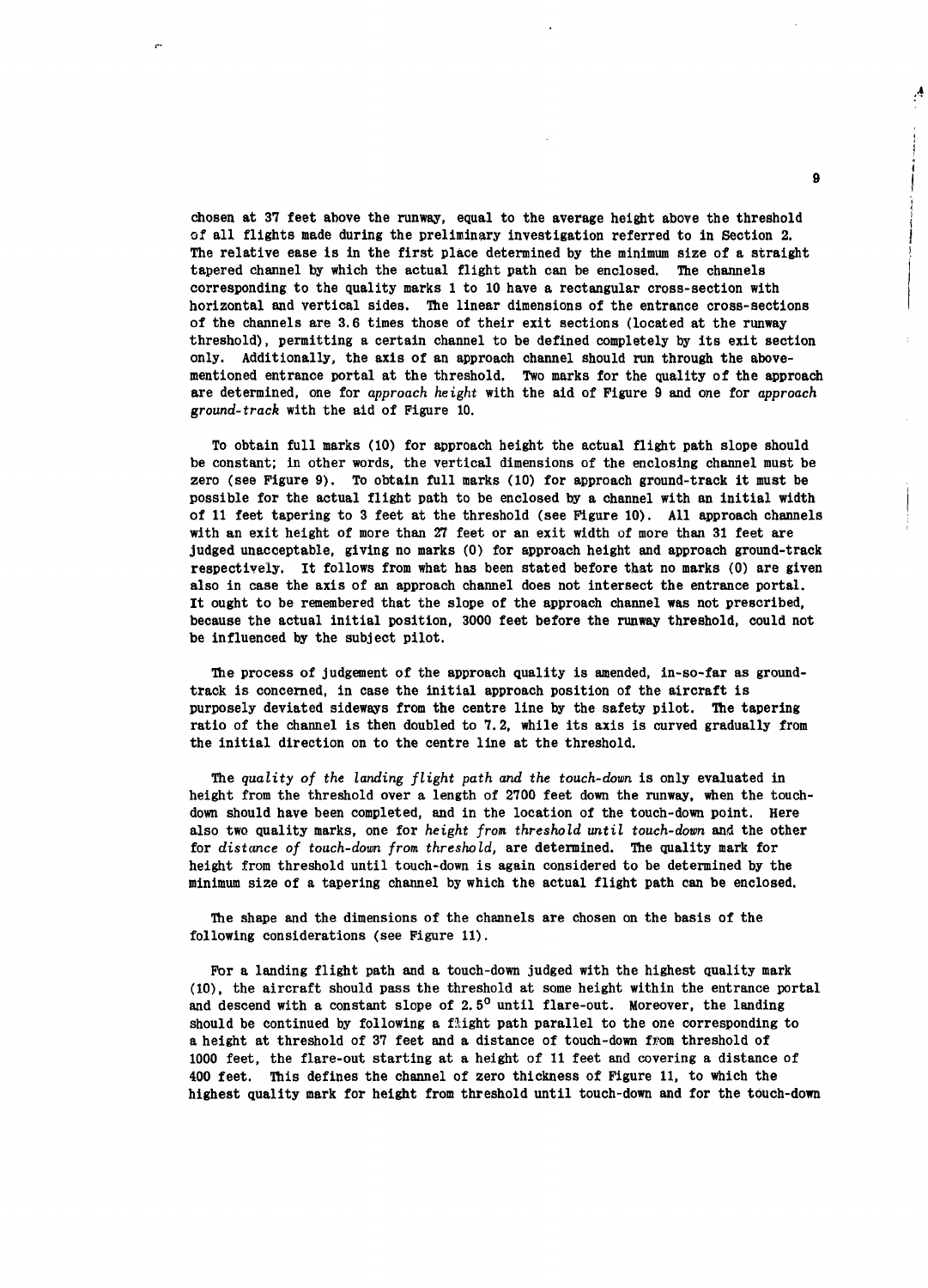itself **(10)** is attached. To allow for passing the threshold at an arbitrary height within the entrance portal, the channels may be displaced 200 feet forward or backward, which also means that a touch-down qualified with mark **10** may occur at a distance between **800** and 1200 feet.

 $\mathbf{r}$ 

No marks **(0)** are given for height from threshold until touch-down, when the touchdown takes place at a distance of **1000** feet from the threshold after having passed the threshold at a height of less than **1** foot. The vertical distance between this height of **1** foot and the height of the centre of the entrance portal **(37** feet) is divided equally over the channels belonging to the marks **1** to **9.** The vertical position of the upper and lower boundaries of the channels near the threshold is symmetrical with respect to the chant il with mark **10.** The upper boundary of the channel with mark **1** is further determined **by** the requirement that the point of touchdown is not allowed to be more than **2700** feet beyond the threshold, This means that the height above the runway is considered unacceptable (quality mark **0)** when it surpasses a value varying from **89** feet at threshold to zero at **2700** feet beyond threshold. The height of **89** feet corresponds with the point of intersection of the upper boundary of the channel carrying quality mark **1,** with the vertical line through the extreme left threshold position, when the grid of Figure **11** is displaced 200 feet in the landing direction.

The second quality mark (for the distance of touch-down from the threshold) is read off from the scale along the horizontal axis of Figure **11.** It has already been stated that full marks **(10)** are obtained when the touch-down occurs between **800** and 1200 feet. The scale shows that, when making allowance for passing the threshold at an arbitrary height within the entrance portal, zero quality mark **(0)** for touch-down distance is obtained when the distance from the threshold is less than **300** or more than **2700** feet.

Some corrections have to be applied to the several quality marks determined according to the procedures just described. The quality marks for approach height and approach ground-track may be corrected for deviations in actual runway visual range from the intended value **by** adding to or subtracting from both marks one point where this deviation is more than **100** feet shorter or longer than the nominal one respectively. The quality mark for touch-down is corrected for rough landings **by** subtracting one point for every **0. 5g** vertical deceleration at the impact.

For the appraisal of the pilot's effort based on the recordings of the control movements and of the pilot' s heart-beat frequency, a 'travel index' and a 'heart-beat factor' are introduced respectively. For the travel index a figure proportional to the total travel of elevator, rudder and ailerons over a certain period is deduced from the recordings. This period is taken from **5** seconds before until **10** seconds after passing the inner marker. The heart-beat factor is the ratio of the heart-beat frequency of the subject pilot at touch-down to that just prior to the approach, when the subject pilot is already in his cockpit seat but not yet flying the aircraft.

The quality marks and numerical data in which all test results can be expressed **by** the methods just described are suited to analysis **by** statistical methods. This presents a mathematical basis to determine whether differences in effectiveness between light configurations, as found from the trials, are significant or only due to scatter.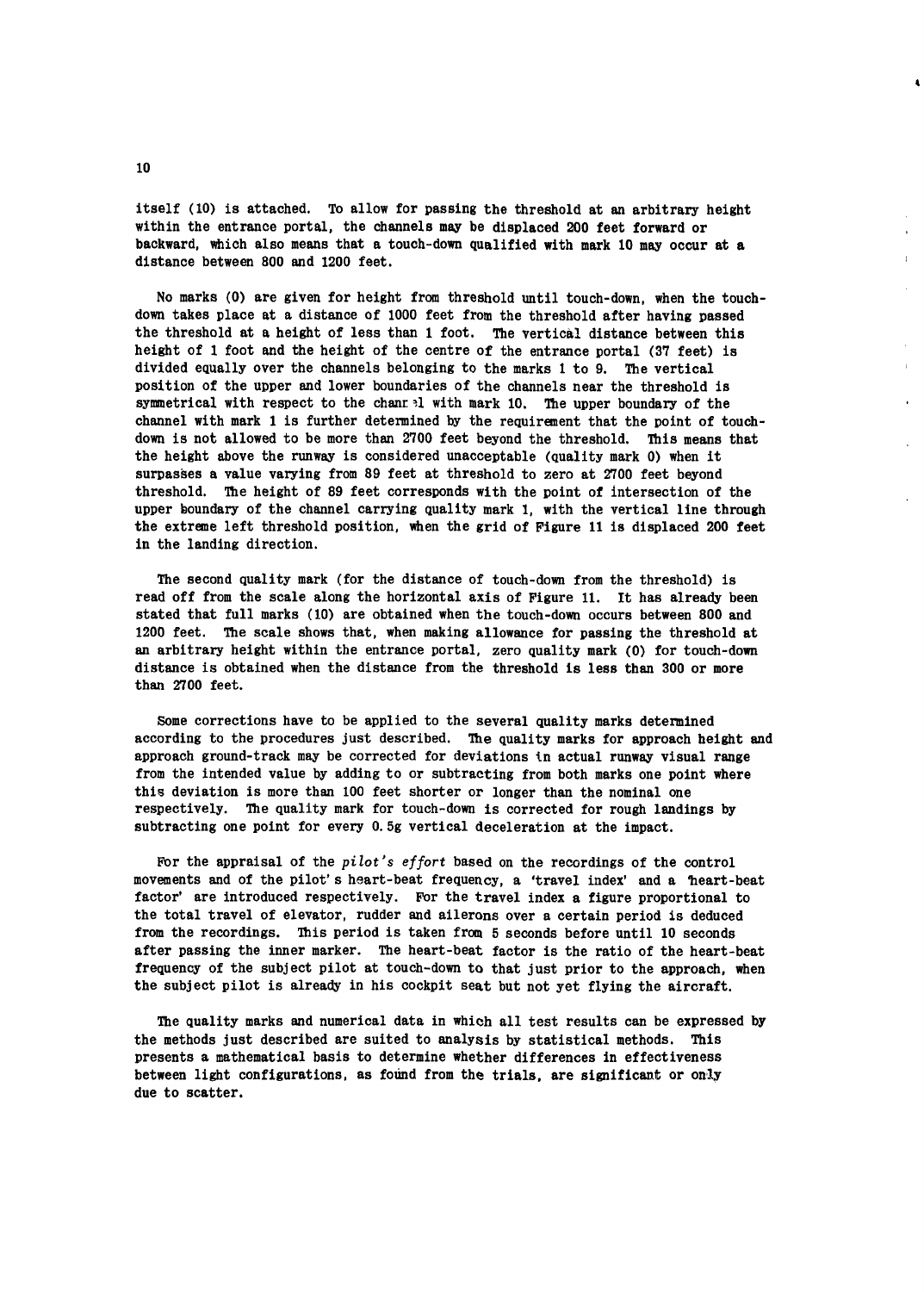#### **6. CONCLUSION**

The test procedure described in this paper is characterized **by:**

- (a) The use of airborne recording equipment for collecting quantitative data determining the quality of the actual flight path from the beginning of the final approach until touch-down as well as data on the pilot' s effort (control movements, heart-beat frequency) to establish approach and landing.
- **(b)** The application **of** a movable screen before the pilot' s eyes which, in combination with suitable filters and a convenient adjustment of the luminous intensity of the lights on the ground, simulates weather conditions in homogeneous fog.
- **(c)** The elimination of the influence of personal characteristics in the test results and of subjective interpretation of these results **by** applying statistical methods in the set-up of the test programme as well as in the evaluation of the test results.

It is believed that this method offers a reliable basis of comparison of the effectiveness of the guidance obtained from visual aids during approach and landing. This is confirmed **by** practical experience in applications of the method in the Netherlands.

#### **7. CONCLUDING** REMARK

The cockpit **fog** simulator described in this Report would also be useful for training and proficiency checking of pilots in 'phase **2'** operations.

#### **REFERENCES**

| 1. de Boer. J.B. | Flight Operational Evaluation of Approach and Runway    |
|------------------|---------------------------------------------------------|
| van Oosterom. T. | <i>Lighting.</i> De Ingenieur, No. 49 and 51, 1961.     |
| 2. Harten, G.A.  | A Transmission Cardiotachometer for Continuous Measure- |
| Koroncai, A.K.   | ments on Working Persons. Philips Technical Review,     |

**1959/60, p.** 304.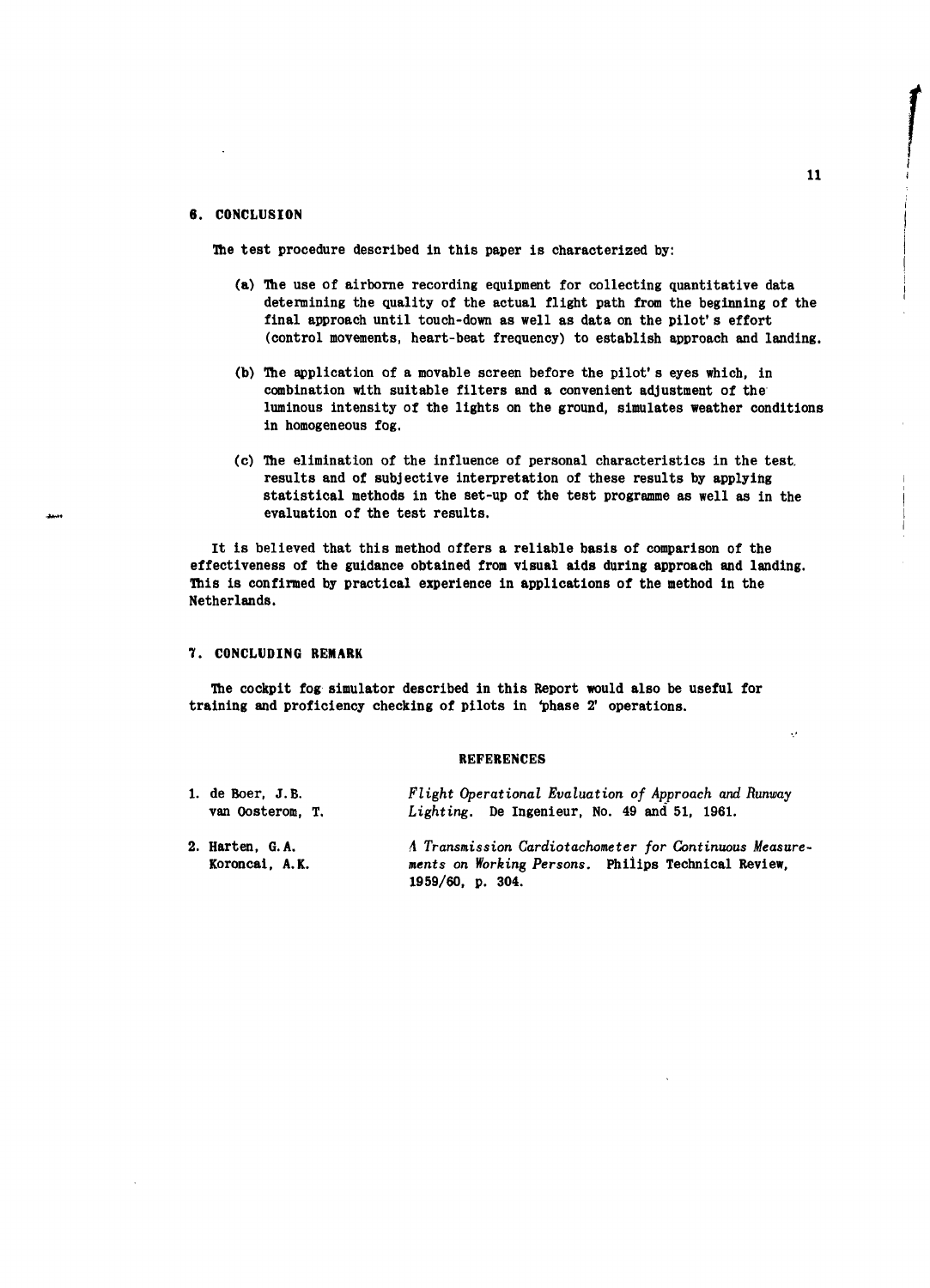

 $\ddot{\bullet}$ 

 $\bf{22}$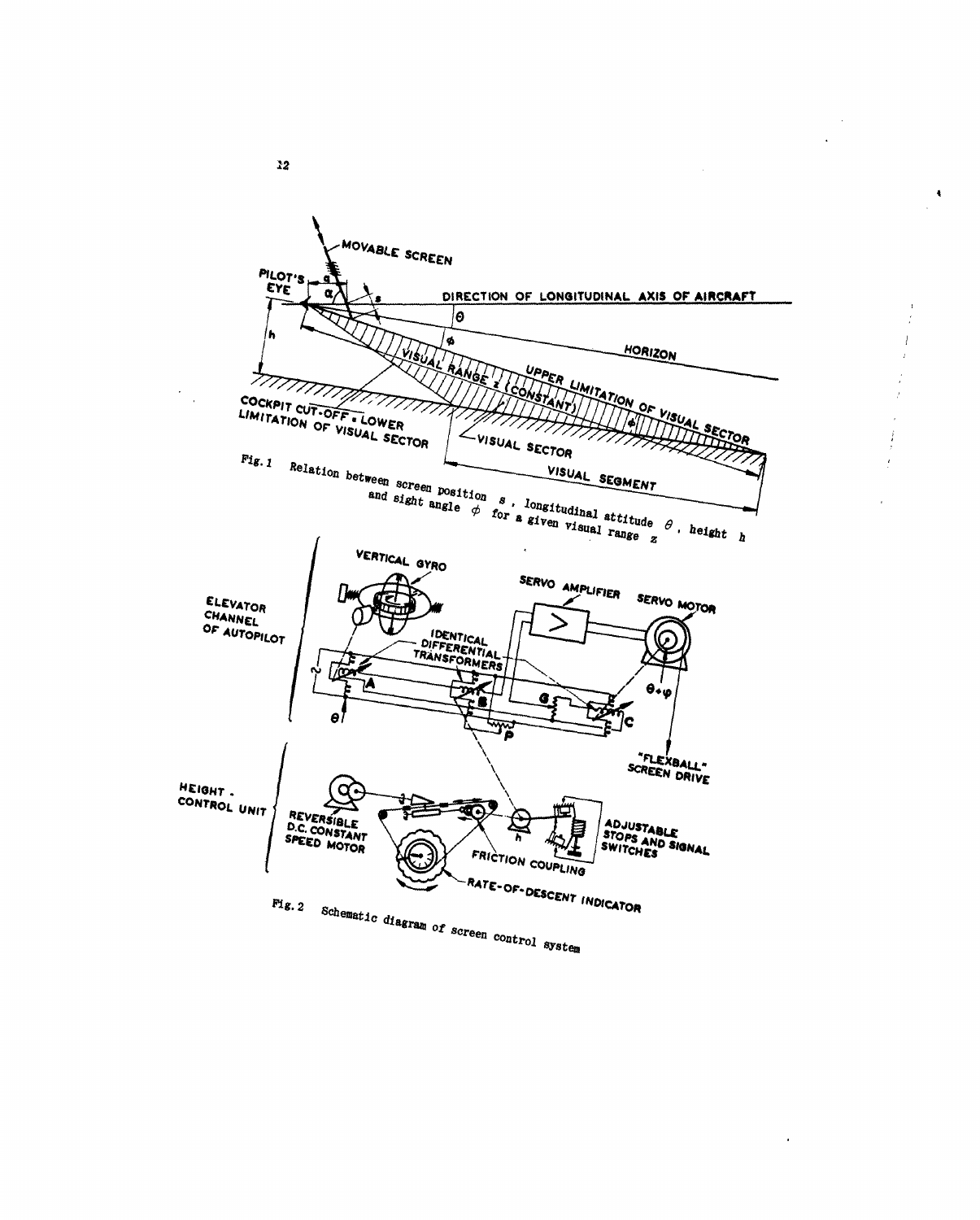

 $\zeta_{\rm{max}}$ 

 $Fig. 3$ Visual segments as determined by screen position at heights of 160, 130, 100 and 70 ft for a visual range z of 1000 ft



Fig. 4 Visual segments as seen by subject pilot at heights of 160, 130, 100 and 70 ft

13

À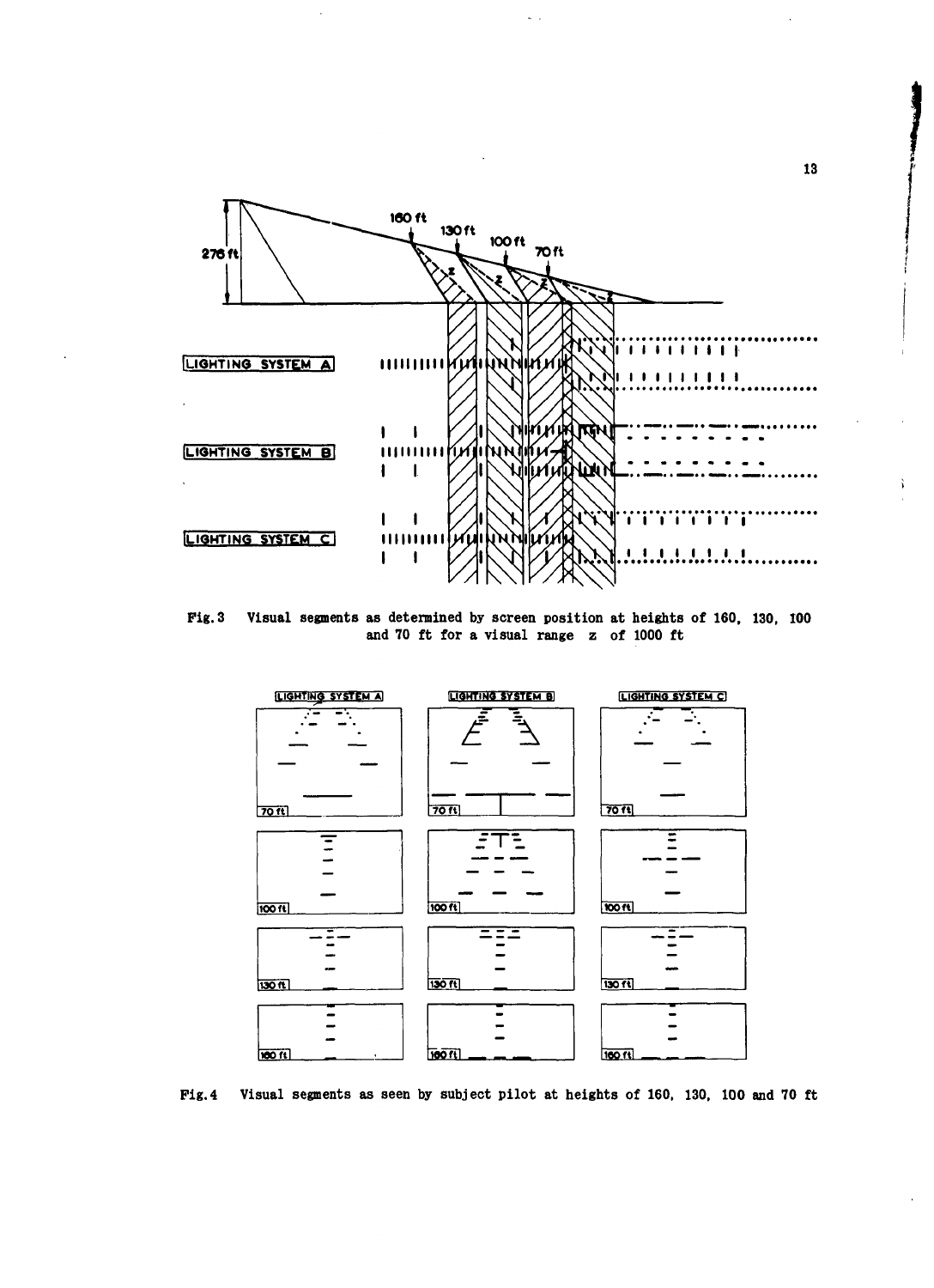14



 $Fig. 5$ Sketch of cockpit screen



Illumination E on the pilot's eye in homogeneous fog with a meteorological  $Fig.6$ visibility of 1000 feet (A), clear atmosphere (B) and through neutral filter (C) as a function of distance r between pilot's eye and observed light source

 $\mathcal{L}^{\text{max}}$ 

 $\ddot{\phantom{a}}$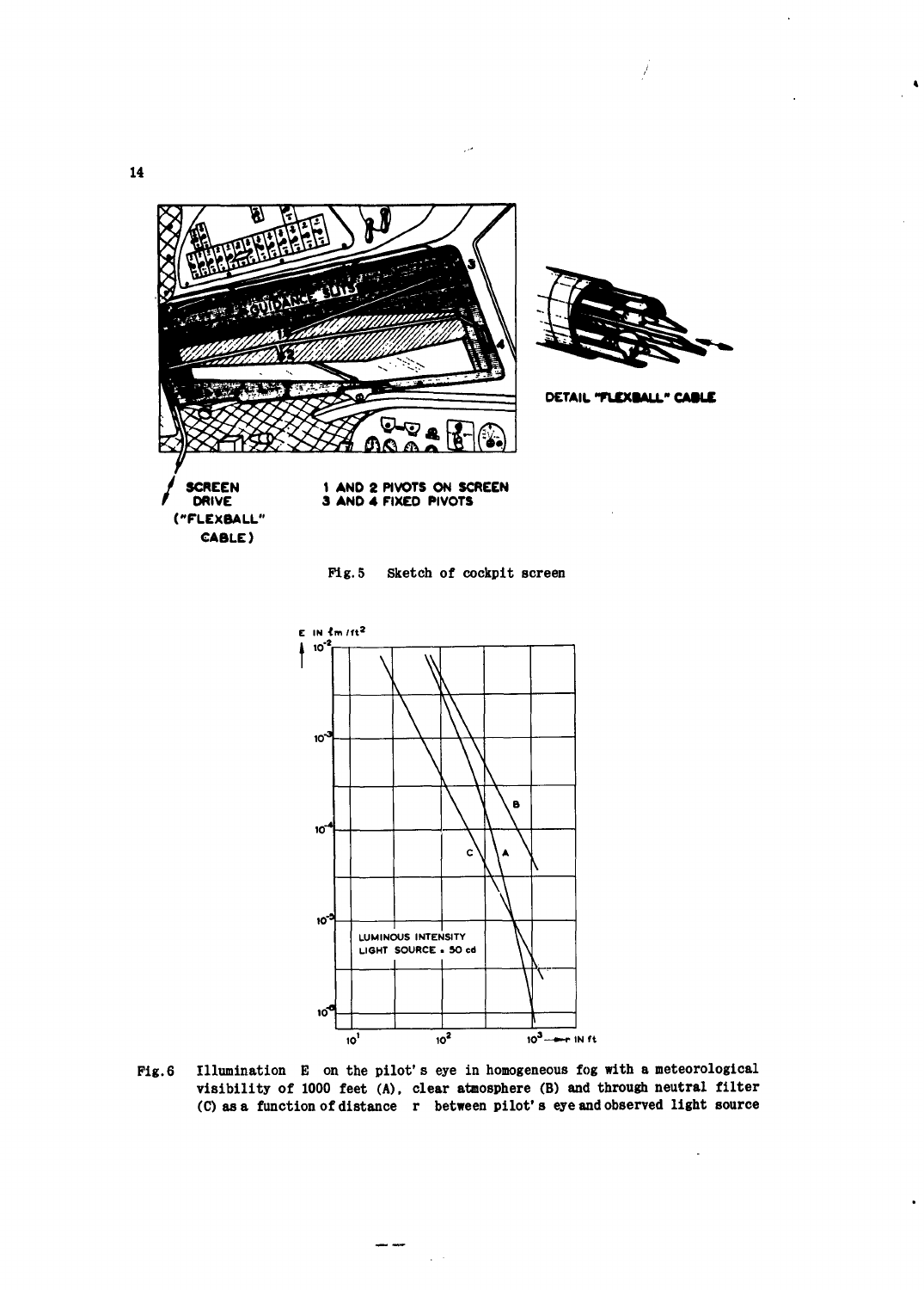



15

 $\overline{\mathbf{A}}$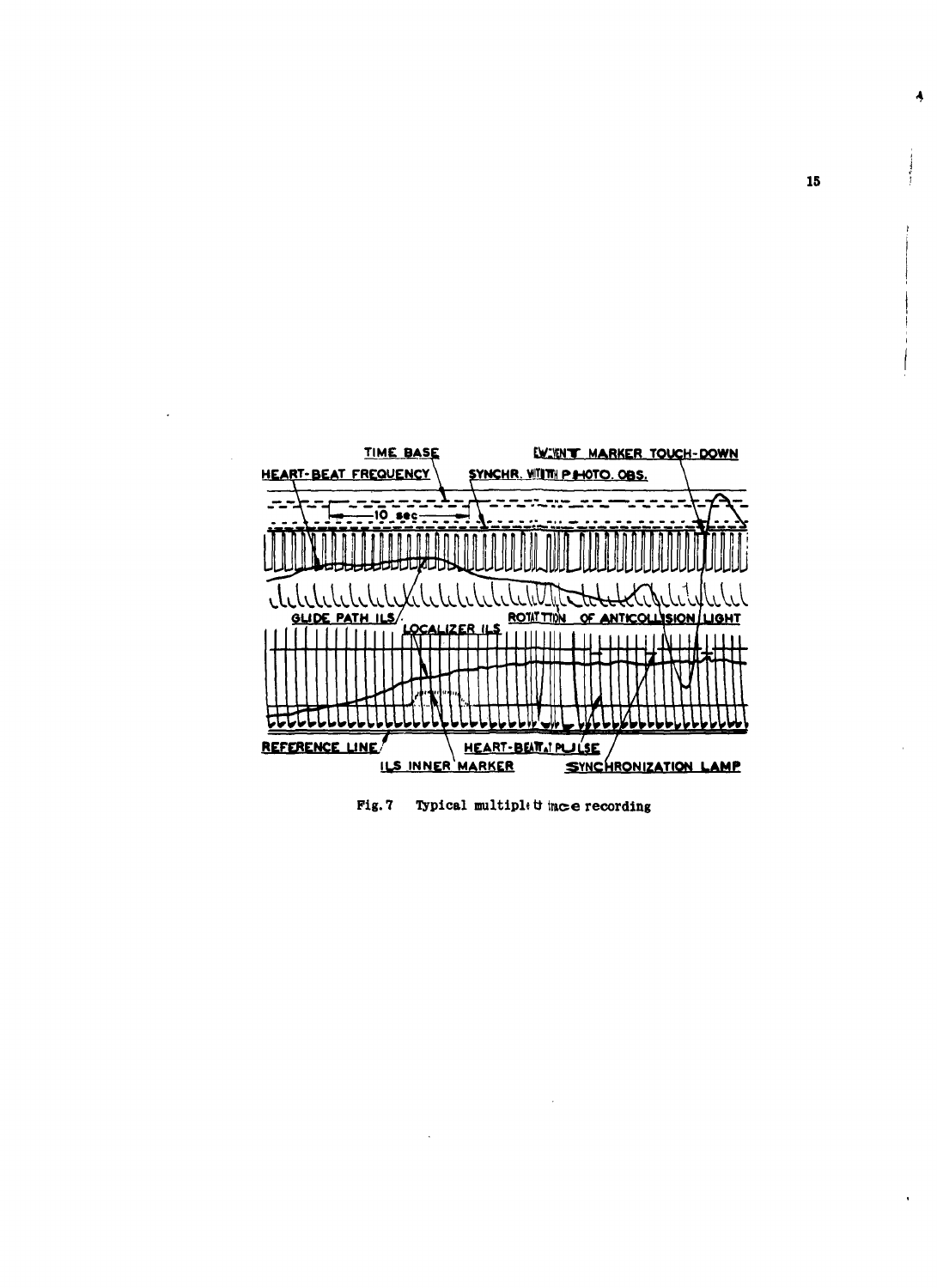

- **1. Airspeed indicator 14. Precision gyroscopic longitudinal**
- **2. Altimeter**
- **19. Synchronizer (one rev. long point in 19. sec. compared in 19. sec. compared in 19. sec. compared in 19. sec. compared in 19. sec. compared in 19. sec. compared in the sec. compared in the sec. compared in the sec. com**
- **4. Gyrosyn slave indicator (magnetic heading)**
- 
- 
- **10. Rudder deflection indicator**
- **11. Aileron deflection indicator 22. Event marker**
- **7.** Top-axis accelerometer 6 sec)
- **9. Elevator deflection indicator 21. Light signals for** 'up' **and 'down'** position of  $\phi$ -control unit

**19. Synchronizer (one rev, long pointer**

**12** o' **clock position exactly)**

**20. Split second watch (one rev, every**

**attitude indicator**

- 
- **13. Screen position indicator 23. Counter**
	- **Fig. 8 Typical picture of photographic observer**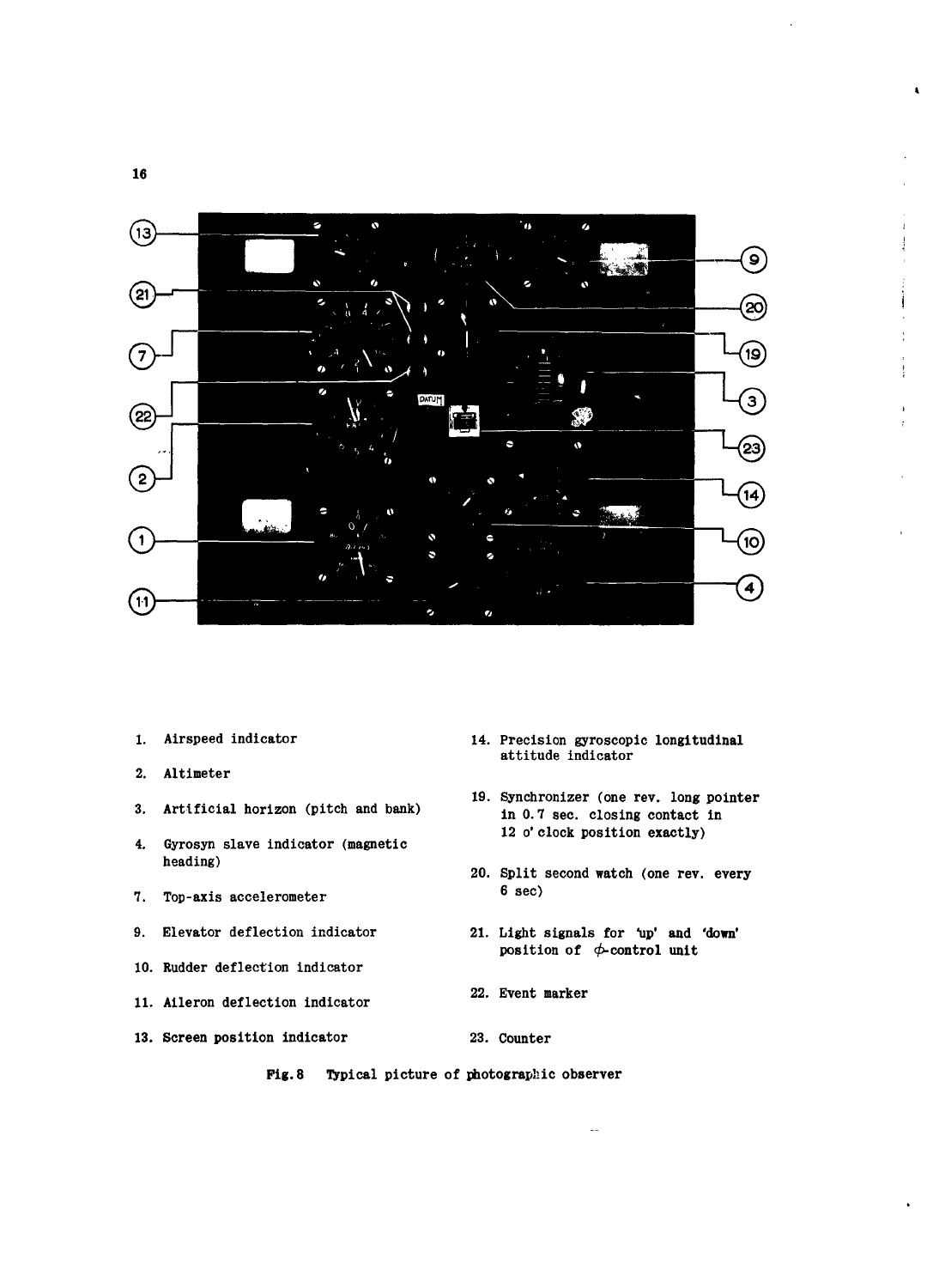

 $\frac{1}{\alpha}$ 



17

 $\overline{ }$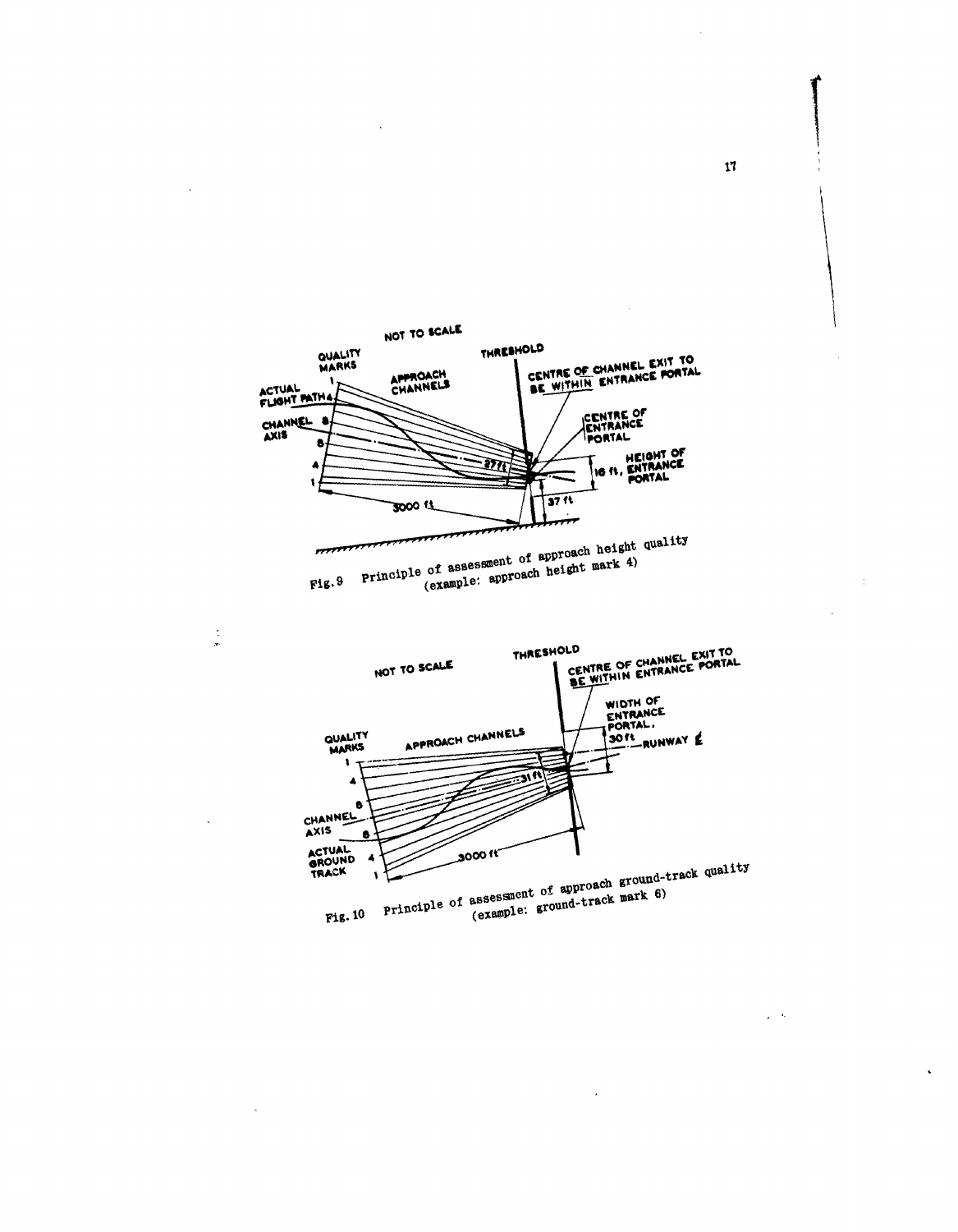

 $\cdot$ 

 $\hat{\mathbf{t}}$ 

Ŷ  $\mathbf{I}$ ÷  $\mathfrak t$  $\frac{1}{\sqrt{2}}$  $\mathbf{r}$ Ŷ, j

 $\frac{1}{4}$ 

ł.

Fig. 11 Principle of assessment of quality of landing flight-path and touch-down (example: flight-path mark 4, touch-down mark 6)

 $\mathbb{I}$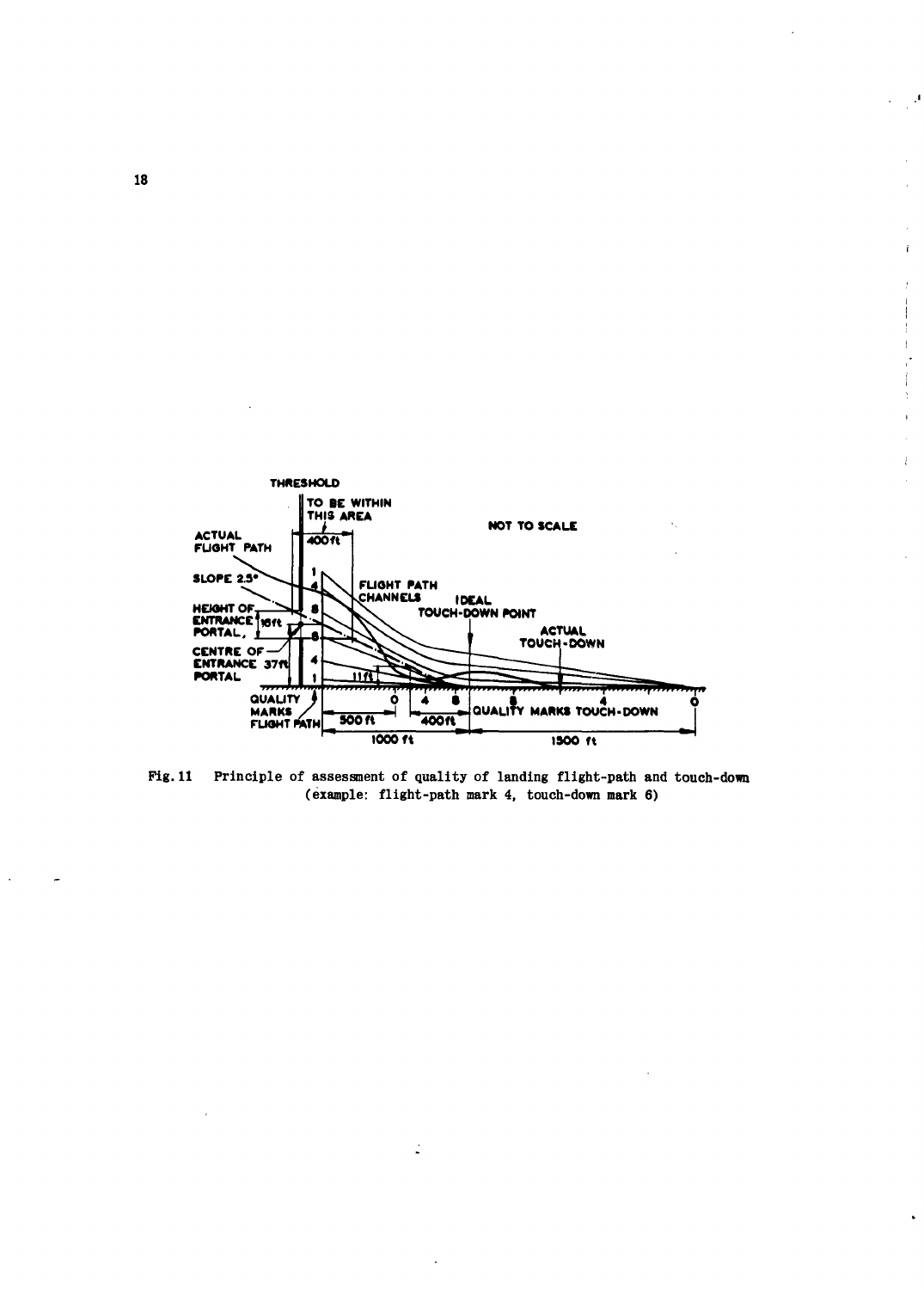#### **DISTRIBUTION**

l.

Copies of AGARD publications may be obtained in the various countries at the addresses given below.

On peutse procurer des exemplaires des publications de 1'AGARD aux adresses suivantes.

| <b>BELGIUM</b><br><b>BELGIQUE</b>  | Centre National d'Etudes et de Recherches<br>Aéronautiques<br>11, rue d'Egmont, Bruxelles                                               |
|------------------------------------|-----------------------------------------------------------------------------------------------------------------------------------------|
| <b>CANADA</b>                      | Director of Scientific Information Service<br>Defense Research Board<br>Department of National Defense<br>'A' Building, Ottawa, Ontario |
| <b>DENMARK</b><br><b>DANEMARK</b>  | Military Research Board<br>Defense Staff<br>Kastellet, Copenhagen Ø                                                                     |
| <b>FRANCE</b>                      | O.N.E.R.A. (Direction)<br>25. Avenue de la Division Leclerc<br>Châtillon-sous-Bagneux (Seine)                                           |
| <b>GERMANY</b><br><b>ALLEMAGNE</b> | Zentralstelle für Luftfahrt-<br>dokumentation und -information<br>München 27, Maria-Theresia Str. 21<br>Attn: Dr. H.J. Rautenberg       |
| <b>GREECE</b><br><b>GRECE</b>      | Greek National Defense General Staff<br>B. MEO<br>Athens                                                                                |
| <b>ICELAND</b><br><b>ISLANDE</b>   | Director of Aviation<br>c/o Flugrad<br>Revkjavik                                                                                        |
| <b>ITALY</b><br><b>ITALIE</b>      | Ufficio del Generale Ispettore<br>del Genio Aeronautico<br>Ministero Difesa Aeronautica<br>Roma                                         |
| LUXEMBURG<br>LUXEMBOURG            | Obtainable through Belgium                                                                                                              |
| NETHERLANDS<br>PAYS BAS            | Netherlands Delegation to AGARD<br>Michiel de Ruyterweg 10<br>Delft                                                                     |

 $\bar{\chi}$ 

ŗ

.<br>Na manazari mwaka wake alikuwa

 $\overline{a}$ 

 $\mathbf{r}$ 

 $\ddot{\phantom{a}}$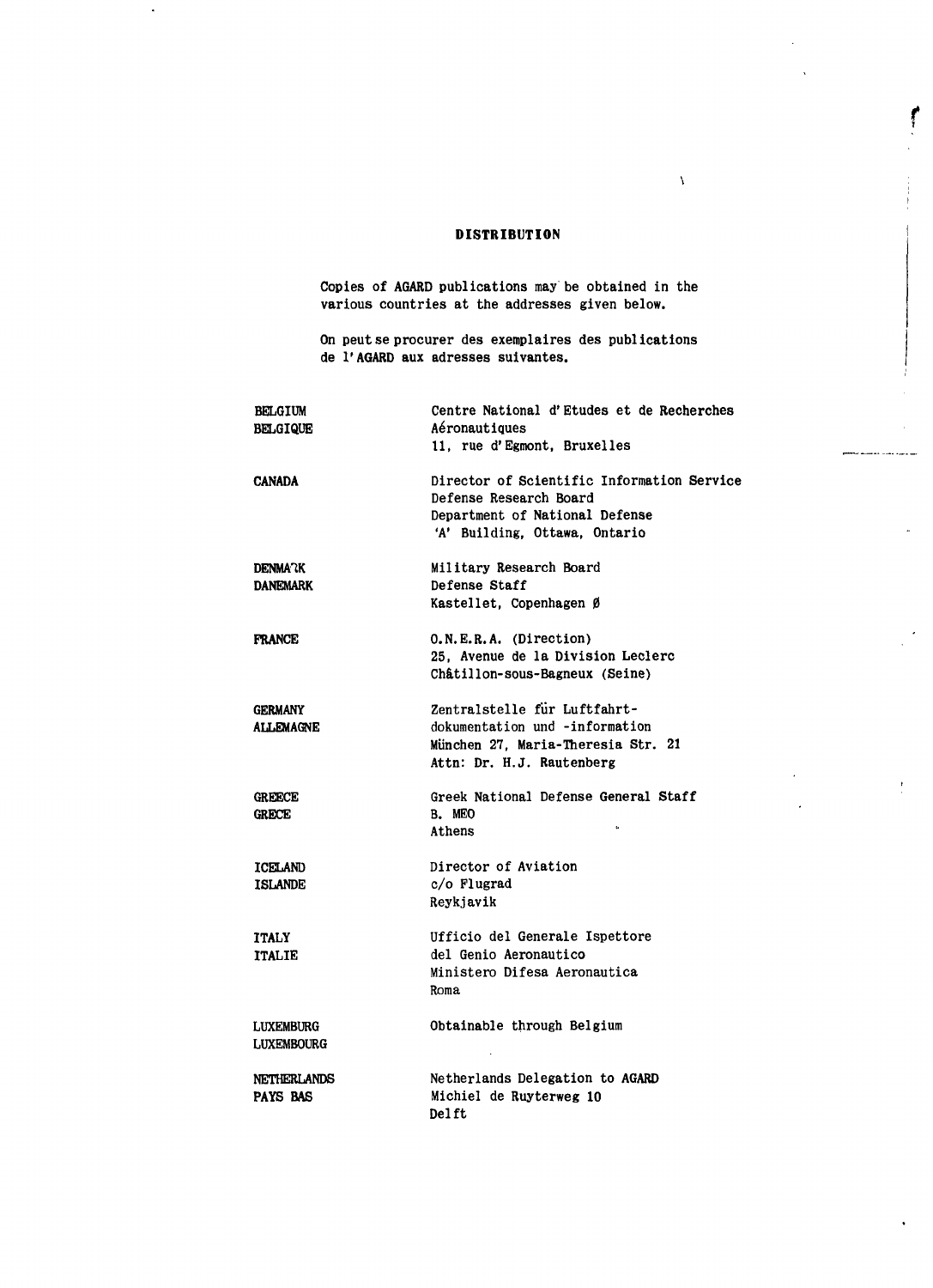| <b>NORWAY</b><br><b>NORVEGE</b>    | Mr. O. Blichner<br>Norwegian Defence Research Establishment<br>Kjeller per Lilleström                                                              |
|------------------------------------|----------------------------------------------------------------------------------------------------------------------------------------------------|
| <b>PORTUGAL</b>                    | Col. J.A. de Almeida Viama<br>(Delegado Nacional do 'AGARD')<br>Direcção do Serviço de Material da F.A.<br>Rua da Escola Politecnica, 42<br>Lisboa |
| <b>TURKEY</b><br><b>TURQUIE</b>    | Ministry of National Defence<br>Ankara<br>Attn, AGARD National Delegate                                                                            |
| UNITED KINGDOM<br>ROYAUME UNI      | Ministry of Aviation<br>T. I.L., Room 009A<br>First Avenue House<br>High Holborn<br>London $W.C.1$                                                 |
| UNITED STATES<br><b>ETATS UNIS</b> | National Aeronautics and Space Administration<br>(NASA)<br>1520 H Street, N.W.<br>Washington 25, D.C.                                              |

 $\overline{\Phi}$ 

*Printed by Technical Editing and ReProciuction Ltd Harford House, 7-9 Charlotte St. London. W. 1.*